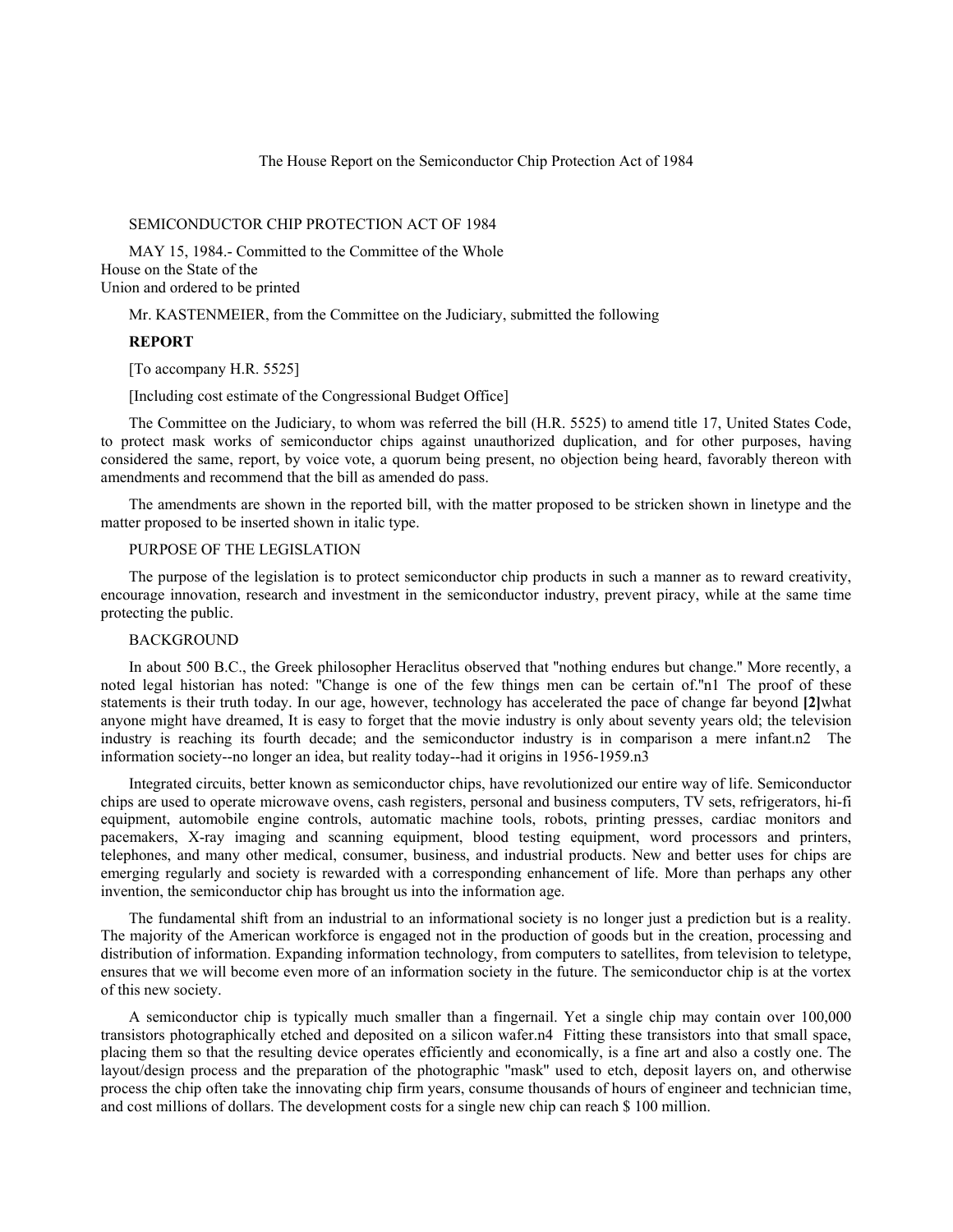#### NATURE OF THE PROBLEM

A competing firm can photograph a chip and its layers, and in several months and for a cost of less than \$ 50,000 duplicate the mask work of the innovating firm. Because the copyist firm does not have the enormous costs borne by the innovator, such a firm can undersell the innovating firm and flood the market with cheap copies of the semiconductor chip. In an industry in which innovation is absolutely essential, such appropriation of creativity is a **[3]**devastating disincentive to innovating research and development. The prices charged by an innovating firm necessarily must reflect the research and development costs of the innovating chip. Once returns on investment have been choked off by the unfair competition of competing firms which do not bear the tremendous research and development costs, the incentive for innovating firms to set aside internal funds for the development of future generations of semiconductor products is severely limited. Moreover, the disincentive effect reaches other firms who learn a lesson from the misfortune of others. Such copying is a clear threat to the economic health of the semiconductor industry. This, of course, has a ripple effect throughout the country's economy, with the impact becoming ever more critical as we continue an accelerated transition to a high-tech society.

To allow the continuation of present practice may make it increasingly difficult for the semiconductor industry to continue to invest in development of new chips.

Parenthetically, U.S. semiconductor products compete successfully on international markets precisely because they are, on the whole, the best and most innovative products available.n5 U.S. semiconductor manufacturers have achieved this because they have long stressed the development of innovative products and have utilized pricing structures enabling that development to take place.n6

Unless changes in the law occur, conferring some protection on semiconductor chip products, the industrial leadership enjoyed in the past by the American semiconductor industry may vanish. Ultimately, the continued viability of the information society may be threatened.

Current intellectual property law offers innovating chip firms only limited protection against the misappropriation of their technology. The current copyright, patent and trademark laws give little, if any, protection to semiconductor chips.n7 Patent law can protect the basic electronic circuitry for new microprocessors or other new such products. But patent law does not protect the particular layouts and design works performed by the different chip manufacturers in adapting those electronic circuits for a particular industrial purpose, because the creativity involved does not rise to the inventive level required by the patent laws. Yet, it is those layouts and design works that consume the resources of the innovating firms and that are copied by free riders.n8 Copyright law has **[4]**always considered a mask work to be purely utilitarian, and therefore outside the scope of copyright protection.

### Moreover, as the Copyright Office has observed:

\* \* \* copyright does not protect useful articles per se; copyright protects the design of a useful article only to the extent that artistic features can be identified separately from, and are capable of existing independently of, the utilitarian aspects of the article copyright in a drawing or other representation of a useful article does not protect against unauthorized duplication of the useful article; and copyright protects only expression -- not ideas, plans, or processes.(Footnotes deleted.)n9

Current law needs to be changed to help innovating firms combat unfair chip copying. It needs to be changed to allow innovating firms the necessary incentive to continue to invest in research and development, by protecting them against the piracy of the results of that research and development. Most importantly, it needs to be changed to enable the public to benefit from the labors of creators. It is abundantly clear to the Committee that the best way to change current law is by adding a new, freestanding and unitary chapter 9 to title 17 of the United States Code. Protection of semiconductor chip products by a sui generis approach, rather than through extension of Copyright Act to admittedly utilitarian objects, carries with it a number of benefits in addition to providing requisite protection. These benefits shall be set forth below under separate discussions of the Congressional role, international ramifications, and sui generis versus copyright protection.

## THE CONGRESSIONAL ROLE

It is clearly within the power of Congress to modify or amend this nation's intellectual property laws. Article I, Section 8 of the Constitution provides that: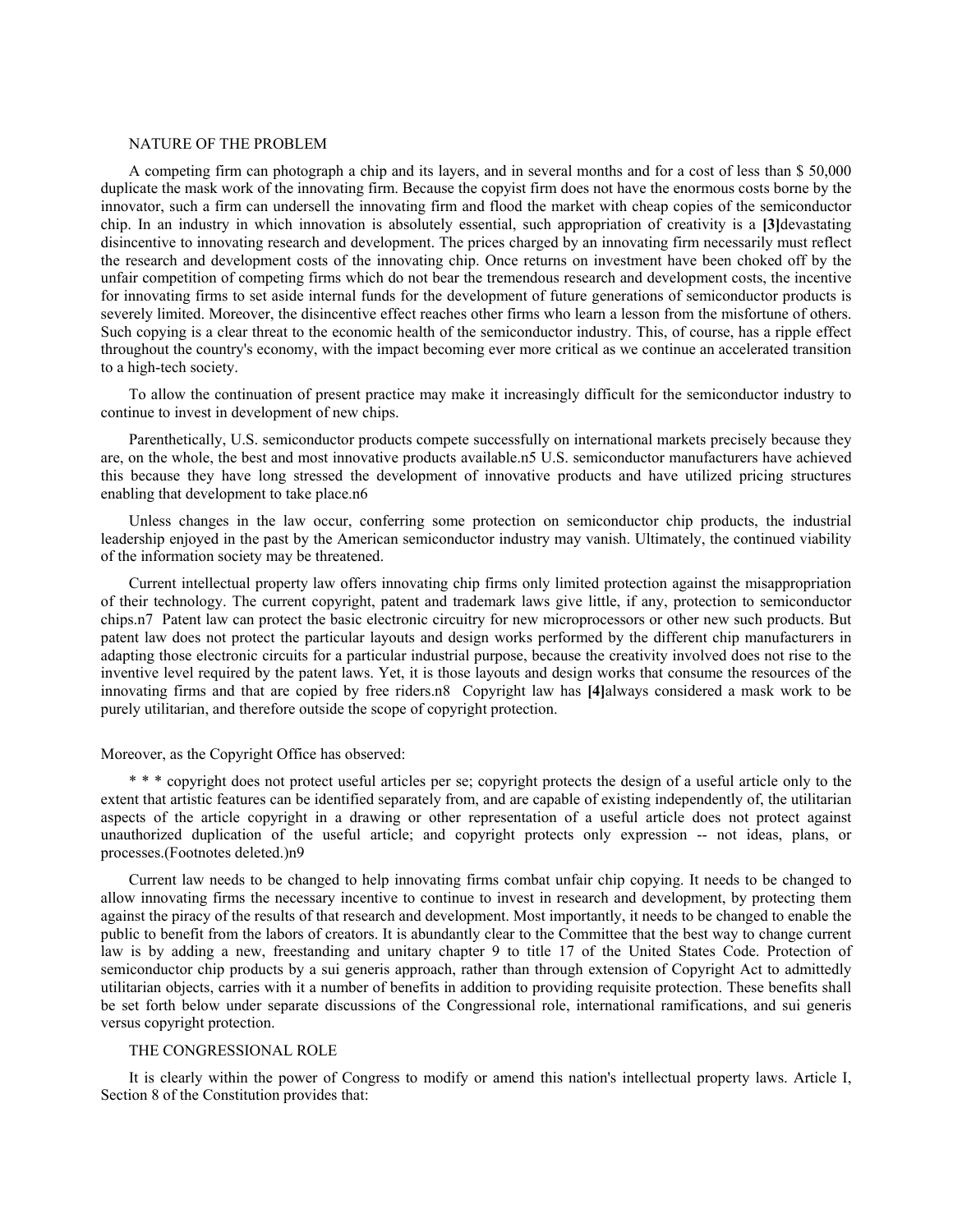The Congress shall have Power \* \* \* to Promote the Progress of Science and useful Arts, by securing for limited Times to Authors and Inventors the exclusive Right to their respective Writings and Discoveries.

The monopoly privileges that Congress may confer "\* \* \* are neither unlimited nor primarily designed to provide a special private benefit. Rather, the limited grant is a means by which an important public purpose may be achieved.'' *Sony Corp. v. Universal City Studios, Inc. , 104 S. Ct. 774 (1984); accord, United States v. Masonite Corp. , 316 U.S. 265, 278 (1942)* (same as to patents).

The congressional role therefore--as is made very clear in the text of the Constitution--is to define the scope of the limited monopoly that should be granted a creator in order to give the public appropriate access to a creation. Balancing between the rights of the creator and the needs of the public clearly is necessary. In fact, where changes have occurred and new technologies have been developed, Congress consistently has engaged in precisely such a balancing approach.

**[5]**When creating new intellectual property rights or in expanding old rights, legislators must therefore weigh the relative equities between the rights of the property holders and the interests of the public, Where technological changes have occurred, and those changes have had an impact on the lives of millions of people (as is the case for semiconductor chips), Congress must be extremely careful that its approach be reasonable and workable.

In so doing, it is important to keep in mind the following admonition:

\* \* \* Copyright is an amalgam of property law principles bent to the service of a rather simple bargain. A limited term of protection against copying is granted to an author's original expression in exchange for the dedication of that expression to the public domain at the end of the term. The public ordinarily benefits at least twice from this bargain:once, when the original expression is first created, and then again when the expression is added to the public domain from which anyone may borrow freely to fashion new works. Although a copyright belongs to an author during its term, the ultimate purpose of this bargain is not to protect authors but rather to enrich the public domain. The cardinal principal in copyright law, then, is that any decision to extend the law or to recognize new interests ought to be based on a realistic expectation that one day the public domain will bear new fruit.n10

The ''Semiconductor Chip Protection Act of 1984,'' which of course does recognize new interests, is grounded in the expectation that one day the public domain will bear mature fruit. Further, H.R. 5525 navigates the sometimes troubled waters between "\* \* \* the interests of authors and inventors in the control and exploitation of their writings and discoveries on the one hand, and society's competing interest in the free flow of ideas, information and commerce on the other hand,'' *Sony Corp. v. Universal City Studios, Inc., supra 104 S. Ct. at 782.*

# SUI GENERIS VERSUS COPYRIGHT APPROACH

Congress, in exercising its constitutional authority to solve problems discussed above, is faced with a choice between two approaches: copyright protection or sui generis protection. In the opinion of the Committee (without dissent), protection for mask works should be granted apart form [sic] the Copyright Act; H.R. 5525 therefore creates a new form of legal protection separate from and independent of the Copyright Act, as contained in Chapters 1 through 8 of title 17 of the United States Code. In reaching this conclusion, the Committee gave careful consideration to the relative merits of protecting mask works under copyright.n11

From a Congressional perspective, the unique problems posed by the need to reward creativity, encourage innovation, research and **[6]**investment in the semiconductor industry while at the same time protecting the interests of the public has called for unique solutions. The approach taken in H.R. 5525, the creation of a sui generis form of protection, reflects the Committee's judgment that such an approach is uniquely suited to the protection of mask works, which represent a form of industrial intellectual property. This is to be contrasted with the so-called "author's copyright" in literary and artistic works protected under traditional copyright principles. The Committee is aware that copyright has expanded to encompass new forms of protection, many of which have commercial applications. The commercial application or character of a given copyrighted work, however, presents a far different case from that of mask works, which are intended to be and are used as part of an integral part of a manufacturing process. This manufacturing purpose and use is, in fact, the reason for the Copyright Office's refusal to accept chip products for deposit as ''copies'' of ''pictorial graphic or sculptural works'' under the Copyright Act.n12

The Committee's position is perhaps best expressed by the following statement of Professor L. Ray Patterson (Emory University School of Law):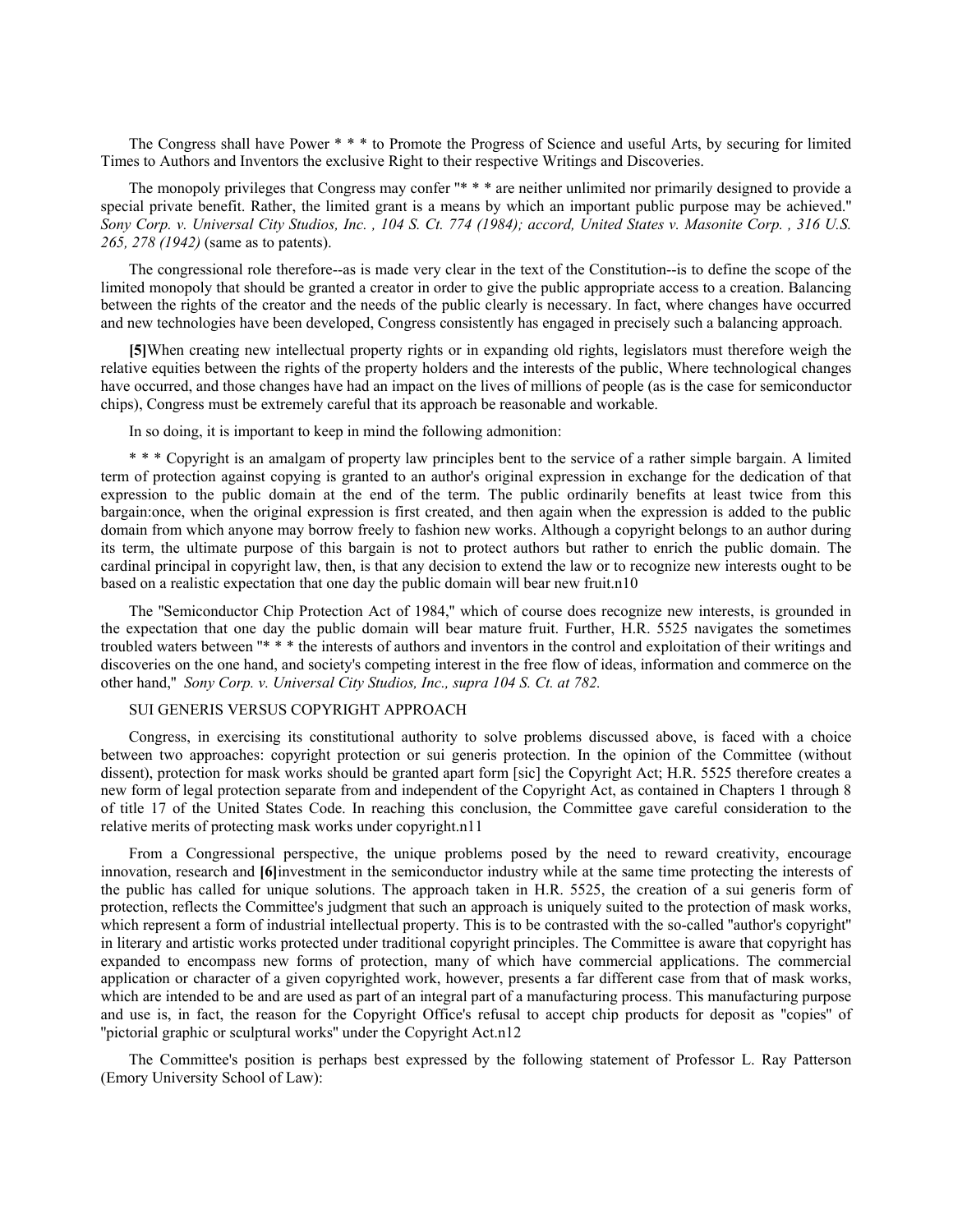The ultimate issue is the problem of integrity in the law of copyright. By integrity, I mean consistency in the principles which the law encompasses. While consistency for its own sake is a virtue of small consequence, consistent principles for a body of law are essential for integrity in the interpretation and administration of that law.

The conclusions to which I have come are two: (1) It would be unwise for Congress to provide copyright protection for semiconductor chips by amendment to the present statute. The basis for this conclusion is that the present copyright statute purports to provide for an author's copyright. (2) The appropriate solution to the problem of protection for semiconductor chips is the creation of an industrial copyright, separate and distinct from the author's copyright.n13

Stated somewhat differently, a mask work is not a book. The proposed legislation does not engage in the legal ''fiction'' of treating books and mask works similarly. It does not suffer from the ''fallacy of analogy'' referred to by Judge Stephen Breyer in his remarks to the recent Congressional Copyright and Technology Symposium.n14

There is no reason for believing that a sui generis approach will provide any less encouragement or stability within the field of semiconductor chip design, since the essential attributes of H.R. 5525 (e.g., ten-year term of protection, limitations on innocent in-**[7]**fringers, liability, and a reverse engineering right) are identical or substantially similar to those contained in bills conferring protection under copyright.

The creation of a sui generis form of protection for mask works represents, in the Committee's view, appropriate recognition of the industrial nature of mask work design and avoids conceptual confusion in copyright law to accommodate a form of intellectual property which is better protected by reference to the background and practices of the semiconductor industry.

The arguments asserted in favor of a copyright approach may be summarized in two points: first, the copyright route might allow international protection of mask works under the existing copyright conventions, the Universal Copyright Convention (hereinafter referred to as UCC) to which the United States adheres and the Berne Convention, which we have not joined; and, second, a nearly 200-year body of legal precedents could be tapped to provide more certainty regarding the scope of mask work protection.

*International Considerations.*--With respect to international protection, the Committee believes that the interest of the United States in establishing a reasonable system of domestic protection for mask works is paramount, especially since the possibility of international protection under the copyright conventions is speculative. There are technical problems in fitting mask work protection under the Universal Copyright Convention--questions concerning what constitutes a ''copy,'' questions concerning publication and its relationship to any requirement of notice of copyright, and questions about whether mask works could be treated as photographs or works of applied art in order to justify the ten year term of protection (since the UCC ordinarily requires a minimum 25-year term). No country has protected mask works under the UCC to date. There is no assurance that any other country would agree with the United States that the functional features of a semiconductor chip can be protected under copyright.

If the United States enacts copyright legislation to protect mask works, we would be required to give equivalent protection under the UCC; arguably we could stand thereafter alone in the obligation to protect works first published in UCC countries or created by UCC nationals. The United States could be required to protect, for example, the mask works of Japan, West Germany, and the Soviet Union, and receive no protection in return. This is required by application of the principle of ''national treatment,'' the fundamental principle of the UCC.n15 A reading of the clear language of the UCCn16 allows the conclusion that the United States could retaliate if other nations refused to protect mask works, although we have never exercised this option previously. Moreover, specific legislation authorizing retaliation would be required;n17 there is not a **[8]**single bill pending in the 98th Congress that confers copyright protection on mask works and provides for retaliation.

Accordingly, the Committee concludes that the UCC does not now obligate member countries to protect mask works, and this bill does not attempt to meet the requirements of the UCC. Possibly international protection could be sought through bilateral arrangements (and eventually through a new or revised treaty) that would assure United States nationals of substantially the same amount of mask work protection in foreign countries as the United States grants to foreign nationals. It also is possible that the UCC, or another multilateral treaty, could be amended.

The Committee also believed it important that the Act should be consistent with the General Agreement on Tariffs and Trade (GATT). Therefore, H.R. 5525 treats foreign and domestic infringers on a completely equal basis. Moreover, H.R. 5525 affords full reciprocity to foreign owners of mask works and allows them to secure protection under this Act if their country allows such protection to U.S. owners of mask works.n18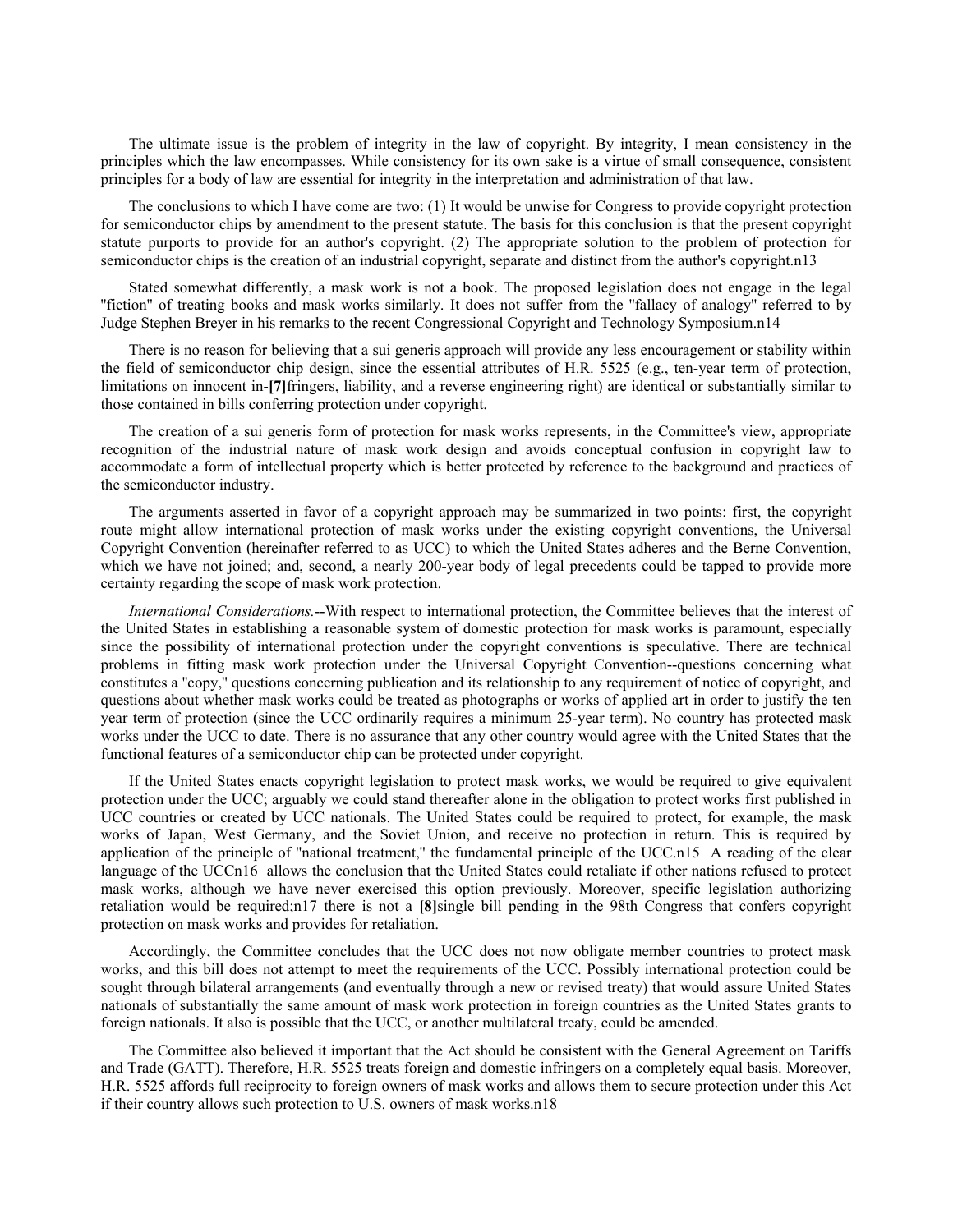*Copyright Law*.--In considering whether the copyright system could provide the best form of domestic protection for mask works, the Committee notes that the present copyright law does not protect useful articles, as such, and semiconductor chip products are useful articles, as defined in the Copyright Act. *17 U.S.C. 101* (definitions of ''pictorial, graphic or sculptural works'' and ''useful article''). Moreover, while masks containing technical information and schematic drawings of chip layouts have been registered under the Copyright Act as technical drawings, the fundamental principle codified in *17 U.S.C. 113* has meant that any protection as a ''technical drawing'' does not protect the copyright owner of the drawing with respect to unauthorized duplication of the finished useful article represented by the drawing.n19 No court has held that duplication of a semiconductor chip violates any rights in the registered technical drawing.n20 Under *17 U.S.C. 113,* no other conclusion seems likely.

The prohibition against copyright in useful articles is a fundamental principle of our copyright laws, adhered to for the nearly 200 years of their existence. In philosophical terms, the prohibition rests on the distinction between protection for expression and nonprotection for ideas under copyright, and on the differences in scope, standards, term, and purpose of the patent and copyright systems. In pragmatic terms, the nonprotection of useful articles that do not meet the patent standards of novelty and invention represents a societal judgment that the public benefits from rela-**[9]**tively unhampered imitative copying of non-novel useful articles, unless the conduct is so predatory that it should be curtailed by unfair competition, or perhaps trade secrecy, laws. Other countries have established design protection laws, based on modified copyright and patent principles, to fill some of the gap between copyright and patent protection for designs applied to useful articles. The Congress has rejected this course to date.

The artistic features of useful articles can be protected under copyright provided that such features can be identified separately and are capable of independent existence as a work of art, a part [sic] from the overall shape of the useful article. *17 U.S.C. 101* (definition of ''pictorial, graphic, or sculptural work''); *Mazer v. Stein , 347 U.S. 201 (1954)* (Balinese dancer sculpture used as a base for lamp).n21 The overall shape of a useful article has not been protected by copyright, no matter how unique or attractive the design concept. *Esquire, Inc. v. Ringer , 591 F.2d 796 (D.C. Cir. 1978),* cert. denied, *440 U.S. 908 (1979)* (outdoor lighting fixture not copyrightable); *Eltra Corp. v. Ringer , 579 F.2d 294 (4th Cir. 1978)* (typeface design not copyrightable); *Norris Industries v. I.T. & T. Corp. and Ladd , 696 F.2d 918 (11th Cir. 1983),* cert. denied, -- U.S.,-- October 3, 1983 (design for automobile wire wheel not copyrightable).

A 1979 bill, H.R. 1007 (96th Congress, First session), would have protected designs for semiconductor chips as works of art even though the designs are not separable from and are not independent of the utilitarian aspects. Yet the designs for semiconductor chip products are purely functional features. H.R. 5525 protects the 7unctional aspects of chip design, provided the particular design is neither dictated by a particular electronic function nor is one of only a few available design choices that will accomplish that function.

Notwithstanding the essentially utilitarian nature of chips, at least two bills pending in the 98th Congress place mask works within the mainstream of copyright law.n22 These bills attempt to solve the useful article issues, (1) by creating a new, separate category of copyrightable subject matter (''mask works''), which purportedly would not be subject to the useful article line of copyright cases; and (2) by avoiding use of the term ''copy'' as applied to semiconductor chips in order to obviate application of the principle of *17 U.S.C. 113.* Thus, these bills apply to chip products the provisions of copyright law that apply to ''copies'', in nine specified enu-**[10]**merated sections of the copyright law, and in no others. This approach--designed to avoid confusion--does not succeed.

The first solution might have been technically feasible, although significant questions arise about the impact of this approach on the principle of separation of artistic features from utilitarian aspects and the consequent dividing line between copyrightable and noncopyrightable features of useful articles.

The second solution raises serious technical questions. If semiconductor chip products are not copies per se, which these bills do not say they are, would publication of the chip product result in publication of the mask work embodied?n23 How would a mask work be published otherwise? (If the mask work is not capable of publication, the notice formality of the copyright law would not apply.) Would confusion arise concerning the status of computer programs and other works embodied in semiconductor chips? Further questions could be asked.

Mask works, although superficially similar in some respects to maps, technical drawings, photographs, or audiovisual works, are in fact very dissimilar in function and nature of creativity. Maps are not useful articles within the meaning of copyright law since they merely convey information. Technical drawings are protected for their drawing aspects and information content, but protection has not extended to manufacture or sale of the useful article portrayed. Photographs and audiovisual works are protected for their visual, aesthetic appeal. They have no intrinsic purpose other than to portray their own appearance. Accordingly, photographs and audiovisual works are not useful articles under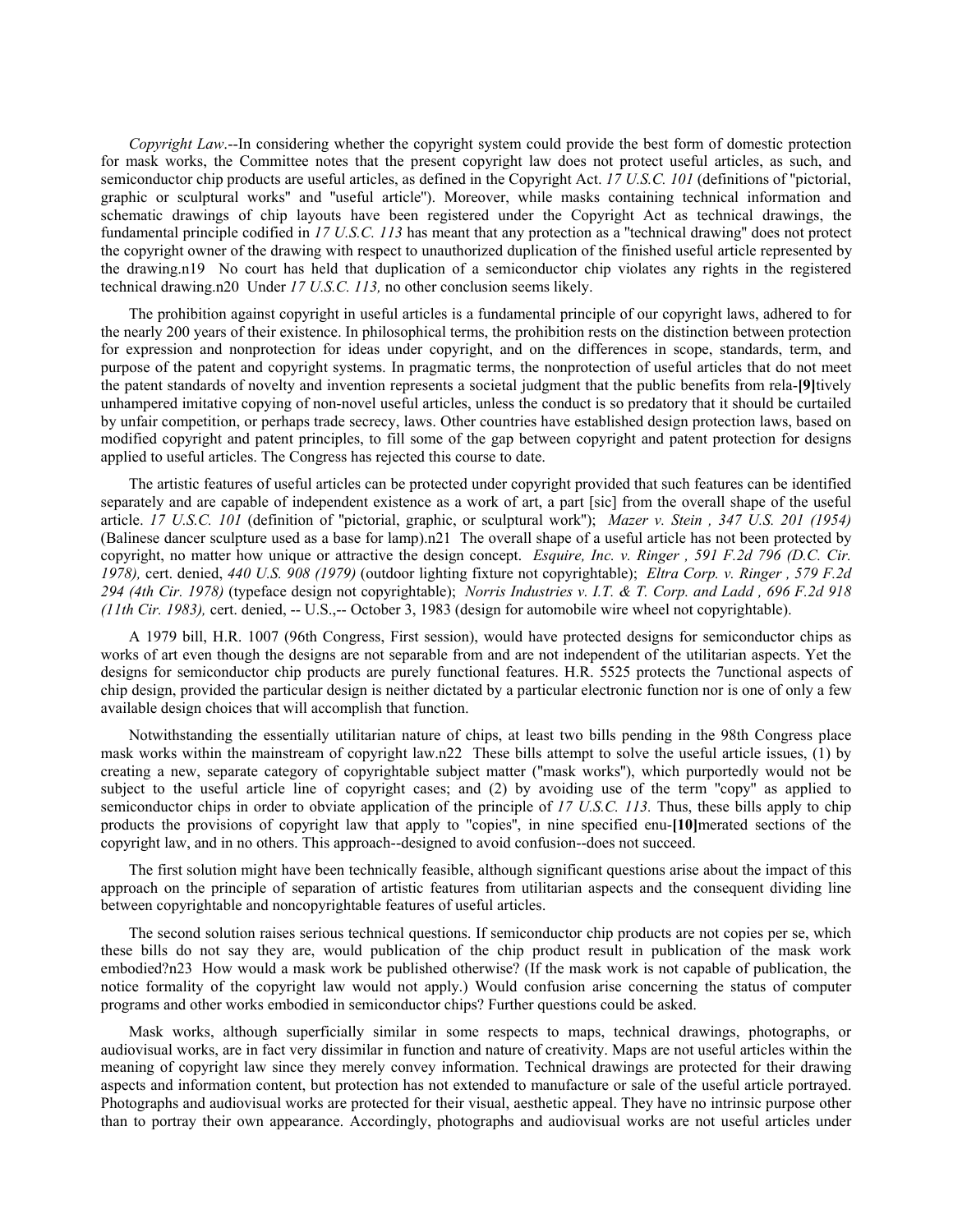copyright law, even if they are used for training or educational purposes, for example. By contrast, mask works would be protected on the basis of the technical and creative skill employed in laying out or designing electronic circuitry. Mask works have no intrinsic aesthetic purpose. Even if the layouts convey information, that is not their sole or main purpose: their primary purpose is to be used in the manufacture of a useful article--semiconductor chip products.

The Committee decided that the formidable philosophical, constitutional, legal and technical problems associated with any attempt to place protection for mask works or semiconductor chip designs under the copyright law could be avoided entirely by creating a sui generis form of protection, apart from and independent of the copyright laws. This new form of legal protection would avoid the possible distortion of the copyright law and would establish a more appropriate and efficacious form of protection for mask works. Rather than risk confusion and uncertainty in, and distortion of, existing copyright law as a result of attempting to modify fundamental copyright principles to suit the unusual nature of chip design, the Committee concludes that a new body of statutory and decisional law should be developed. It should be specifically applicable to mask works alone, and could be based on many copyright principles, and other intellectual property concepts; it could draw by analogy on this statutory and case law framework to the extent clearly applicable to mask works and semiconductor chip protec-**[11]**tion, but should not be restricted by the limitations of existing copyright law.

# TECHNOLOGICAL BACKGROUND

The following discussion provides necessary information about the technology of the semiconductor industry. Any inquiry about copyright and technological change must, of course, start with a basic understanding of technological breadth and pace of change, before turning to the mechanism of protection.n24

### 1.THE SEMICONDUCTOR CHIP

A semiconductor material is an element or compound that has the capacity to partially conduct electricity. As its name implies a semiconductor is intermediate between conductors, which fully conduct electricity, and insulators, which do not appreciably conduct electricity. The semiconductor material most often used today is silicon; others are germanium and gallium arsenide.

The "chip." nickname for the integrated circuit, at its simplest is electronic circuitry. A complex of miniscule switches are patterned on the chips' silicon base. These switches, which control the electric current, are joined by ''wires'' etched from extremely thin films of metal. ''Under a microscope the chip's intricate terrain looks uncannily like the streets, plazas, and buildings of a great metropolis, viewed from miles up.''n25

Chips are collections of transistors formed on a single (''integrated'') structure which work together to perform assigned electronic functions. The latest generation of chips on the market contain more than 250,000 transistors which are compacted on an area of silicon wafer a quarter inch square. By way of comparison, 5,000 transistors operate a digital watch; 20,000 are used for a pocket calculator; and 100,000 are necessary for a relatively small computer. Today's chips of 250,000 transistors have more computing power, compute faster, consume far less power, are more reliable, and sell at a fraction of the cost than mainframe computers of the early 1970's.n26

The most advanced semiconductor chips can be broadly classified into two categories: microprocessors and memories. The microprocessor, referred to as a "computer on a chip," has logic circuits capable of electronically performing various information processing functions. It serves as the brains of many of today's electronic equipment. On the other hand, a memory is a semiconductor chip which simply stores certain data. This data could be data upon which the microprocessor will operate. It could also be the output of the microprocessor (that is, data which the microprocessor has already operated on and needs to be saved for future computations). Of course, the functions of a microprocessor and a memory can be integrated on the same semiconductor chip.n27

### **[12]**2. CHIPS AND THEIR CREATION

Several distinct marketing and creative stages are involved in bringing a new semiconductor chip to the market.

At the outset, since a substantial economic investment is required, a market study must be conducted to determine the functions which potential customers would like performed. Physical and electrical characteristics can be preliminarily defined at this early stage.

Once the functions of a chip are defined, it is the job of a circuit design engineer to develop circuits to implement these electronic functions. The circuit engineer develops a circuit by making a ''schematic'' representation of the manner in which transistors must be connected to implement the appropriate electronic function. Often 20 sheets of paper will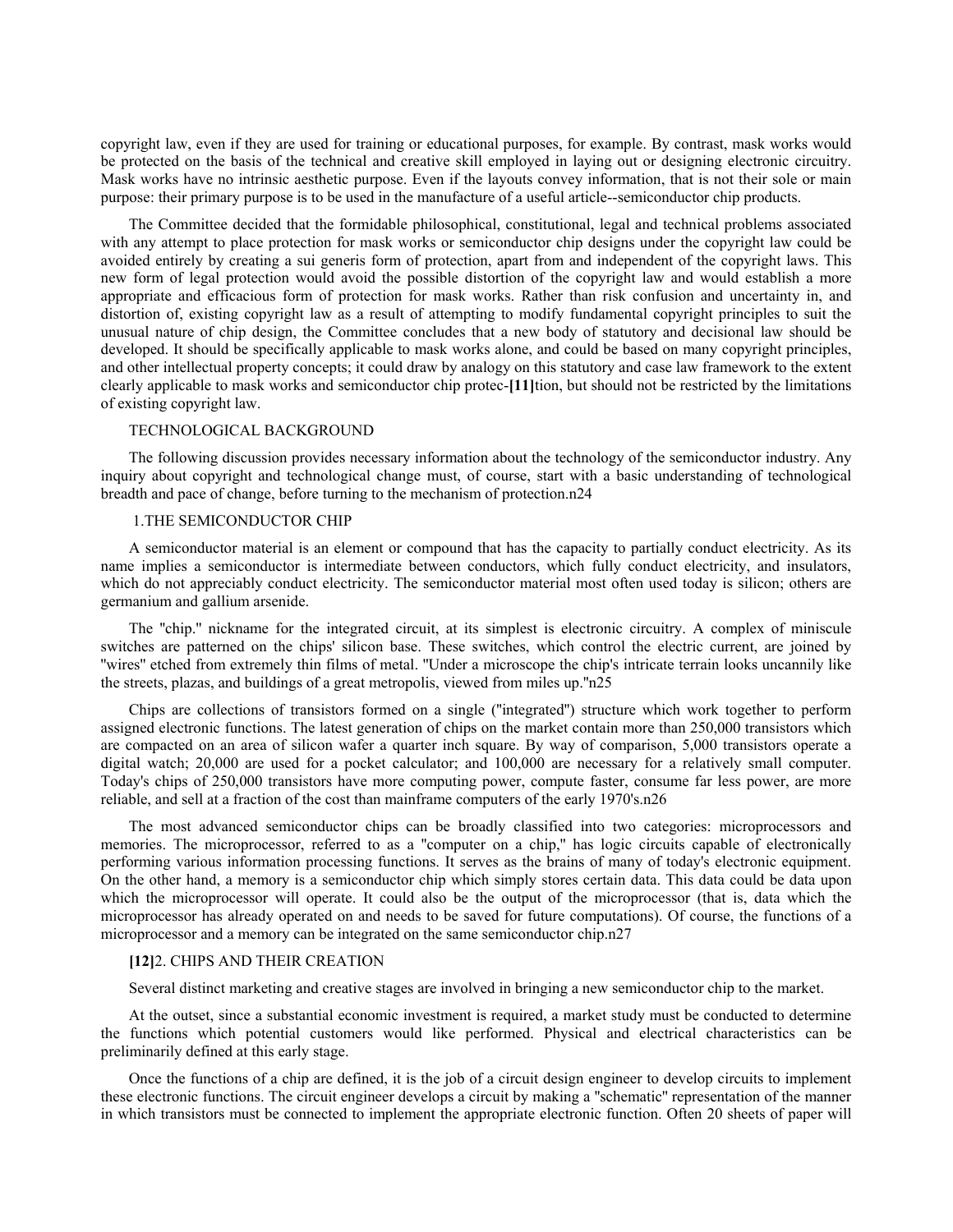be used to draw the entire schematic of a complex chip. The circuit schematic is a paper document and is not useful until it is fabricated on a chip. Next comes the arduous stage of layout determination. A layout design engineer must take the circuit schematic and layout patterns which can be imprinted onto a wafer to form a chip. The goal of the layout process is to decide upon a three-dimensional layout that is composed of a predetermined set of building blocks. The layout must be done in a timely manner so that the final chip can be available in the marketplace when it was needed. More importantly, the layout must be very compact to minimize the cost of the chip. The smaller the chip (the less ''silicon real estate'' it uses), the more chips which can be put on a single wafer and consequently, the better chance that the wafer will yield more good chips. Trial and error is used to select the optimum layout. Unsurprisingly, the layout stage is time-consuming and extremely costly.n28 The layout determination process is followed by the actual manufacturing process.

### 3. MANUFACTURE OF THE SEMICONDUCTOR CHIP

The basic building block of a chip is a transistor, or electronic switch, that controls and amplifies electrical signals. These transistors are connected, or integrated, to form a particular circuit which performs a desired function.

Transistors and chips are formed on a thin semiconductor substrate (typically silicon) which is known as a ''wafer.'' Typically, it is a five-inch diameter disk approximately.025 inches thick. Hundreds of chips will be made at one time by processing a wafer. The wafer will be subjected to certain chemical, photographic, and heat treatments.

The manufacture or fabrication of a chip is as follows:

Semiconductor chip products are most frequently manufactured by a process known as ''photolithography'' or ''masking.'' After the two and three dimensional features of shape and configuration of a chip have been determined, the layout (or ''topography'') of the chip can be fixed in pictorial form--a so- called ''composite'' drawing of the various layers of the chip, shown in different colors on a very large sheet of paper. The same information can be recorded in **[13]**digital form, by storing all the relevant coordinates of points in the composite drawing in a computer tape known as a ''data base tape.''

This information is then used to generate a series of ''masks,'' which are stencils used to manufacture chips. Chips are manufactured by etching material (or otherwise removing it) away from semiconductor wafers and depositing material (or otherwise placing it) on the wafers. The etching and depositing processes configure the chips to the patterns comprising the mask work protected by this Act. The masks are used to control the etching and depositing processes.

The following steps exemplify the use of masks to configure into silicon the patterns of a mask work. A silicon wafer is coated with a layer of silicon dioxide, which (unlike silicon itself) is soluble in hydrofluoric acid. The silicon dioxide layer is then covered with a thin film of natural or synthetic rubber, known as ''resist,'' because it resists the action of acid. Over the wafer is then placed a stencil, which typically is a glass mask having opaque and transparent regions that correspond to one of the patterns of the mask work. Ultraviolet light is then cast on the mask. The radiation passes through the transparent parts of the mask but is blocked by the opaque parts. Where the ultraviolet light contacts the resist, the rubber is polymerized or ''hardened'' and becomes relatively insoluble in organic solvents. As a result, when next the wafer is washed in a solvent, the unhardened parts of the rubber film are dissolved away, while the hardened parts remain, leaving the mask pattern laid out in ''resist'' on the surface of the wafer. The wafer is then placed in hydrofluoric acid, which dissolves away the silicon dioxide that is not protected by resist. The resist is then removed, and a hill and valley pattern has been etched into the wafer.

The manufacture of a chip usually involves eight to twelve masking steps as described above. Each step uses a different mask. After completion of all masking steps, the originally unconfigured pure silicon wafer has been converted into several hundred chips laid out side by side like postage stamps on a sheet. Typically, each chip is less than 1/4 x 1/4 inch in size. The chips are multiple layer ''sandwiches'' of pure silicon, silicon dioxide, and aluminum; and in some places the silicon has been mixed with phosphorous, [sic] boron, arsenic, and similar ''dopants'' which change the electrical conductivity of silicon. (The hundred thousand or more transistors on the face of a chip are each made up of regions of varying conductivity, due to an excess or deficiency of electrons, which effect is caused by the dopants.) The chips are then sawed apart and are wired into ceramic or plastic packages for use in electronic equipment.n29

The mask work--protected by H.R. 5525--is the two dimensional and three-dimensional features of shapes, pattern and configuration of the surface of the layers of semiconductor chip product. In other words, the mask work essentially is the layout determination **[14]**and the sum total of the individual masks, set upon each other, used to fabricate the entire chip.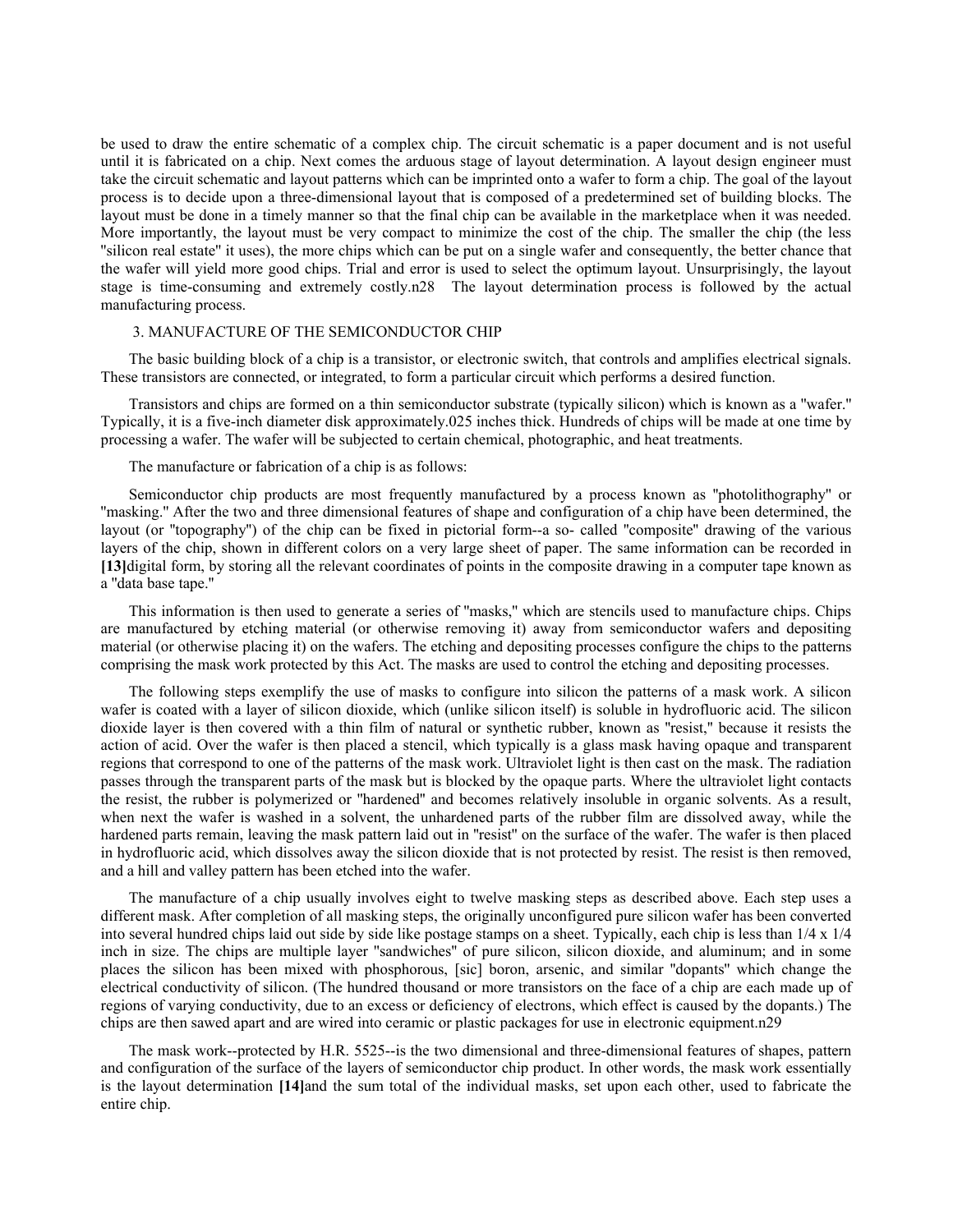H.R. 5525 is drafted flexibly so as not to freeze into place existing technologies. Semiconductor chip products are broadly defined as multi-layered products of metal, semiconductor, or insulating material on a semiconductor substrate. New technologies in the semiconductor field, such as those in the photolithography field, are covered by this legislation.

# STATEMENT

During the 98th Congress, the Committee--acting through the Subcommittee on Courts, Civil Liberties and the Administration of Justice--held two days of hearings on the issue of copyright protection for semiconductor chips (H.R. 1028)n30

On August 3, 1983, oral testimony was received from the bill's two chief sponsors (Honorable Don Edwards and Honorable Norman Y. Mineta); Jon Baumgarten, Esq. (on behalf of the Association of American Publishers, Inc.); and Thomas Dunlap, Jr., accompanied by Richard Stern, Esq. (on behalf of the Semiconductor Industry Association). A written statement was submitted by the bill's chief sponsor in the Senate (Hon. Charles McC. Mathias).

On December 1, 1983; testimony was received from Professor L. Ray Patterson (School of Law, Emory University); Honorable Gerald J. Mossinghoff (Assistant Secretary of Commerce, Commissioner of Patents and Trademarks, and Chairman of the Working Group on Intellectual Property, Cabinet Council on Commerce and Trade, The White House); and Dorothy Schrader (Copyright Office of the United States).

In addition, the subcommittee solicited and received written statements from a number of qualified individuals and interested organizations, including Professor John Kidwell (School of Law, University of Wisconsin); Professor Alan Latman (School of Law, New York University); Professor Robert C. Denicola (College of Law, University of Nebraska); Michael Lechter, Esq. (Partner, Cushman, Darby & Cushman); the Association of Data Processing Service Organizations (ADAPSO); the American Patent Law Association (APLA); the American Electronics Association (AEA), and the Information Industries Association (IIA).

The subcommittee took note of the fact that during the 98th Congress one day of hearings was held on companion legislation before the Senate Judiciary Subcommittee on Patents, Copyrights and Trademarks.n31

In addition, during the 96th Congress a further day of hearings was held on the issue of copyright protection for semiconductor chip products by the House Judiciary Subcommittee on Courts, Civil Liberties and the Administration of Justice.n32 The legislative proposal introduced during the 96th Congressn33 was short and **[15]**simple. Consisting of only fourteen lines, the proposal would have added the following sentence to *17 U.S.C. § 101* (the definitional section for ''Pictorial, graphic, and sculptural works''): ''Such pictorial, graphic and sculptural works shall also include the photographic masks used to imprint patterns on integrated circuit chips and the imprinted patterns themselves even though they are used in connection with the manufacture of, or incorporated in a useful article.''

Prior to the 1979 hearing, and continuing until today, the Copyright Office has never found mask works to fall within the category of ''pictorial, graphic, and sculptural works.'' The rationale for this practice is found in *17 U.S.C. § 101,* which clearly bars registration of the ''mechanical and utilitarian aspects'' of a pictorial, graphic, or sculptral work. Section 101 further requires that the design of a useful article (as defined in section 101) ''...shall be considered a pictorial, graphic, and sculptural work *only* if, and *only* to the extent that, such design incorporates pictorial, graphic, or sculptural features that can be identified *separately from,* and are capable of existing *independently of,* the utilitarian aspects of the article.'' (Emphasis added). No court has ordered otherwise and, therefore, mask works never have received copyright protection under the Copyright Act.n34

The 1979 legislation was more controversial than expected within the semiconductor industry and among copyright experts. It failed to make legislative progress, and eventually disappeared as a viable proposal.

During the 98th Congress, after the completion of the hearing process, H.R. 1028 went to mark-up. On April 11, 1984, a quorum of subcommittee Members being present, the bill--as amended with a substitute amendment offered by Chairman Kastenmeiern35 --was reported in the form of a clean bill. On April 26, 1984, H.R. 5525 was introduced by Mr. Edwards; the bill was cosponsored by sixty-two Members of the House: Mr. Rodino, Mr. Mineta, Mr. Kastenmeier, Mr. AuCoin, Mr. Badham, Mr. Berman, Mr. Boehlert, Mr. Bosco, Mrs. Boxer, Mr. Brooks, Mr. Brown of California, Mr. Chandler, Mr. Chappie, Mr. Clinger, Mr. Conyers, Mr. DeWine, Mr. Erlenborn, Mr. Fazio, Ms. Fiedler, Mr. Fish, Mr. Frank, Mr. Gekas, Mr. Glickman, Mr. Hawkins, Mr. Hyde, Mr. Jeffords, Mrs. Johnson, Mr. Kindness, Mr. LaFalce, Mr. Lantos, Mr. Lehman of Florida, Mr. Levine of California, Mr.Lowery of California, Mr. Lujan, Mr. McCain, Mr. McCollum. Mr. Martinez, Mr. Mazzoli, Mr. Moorhead, Mr. Morrison of Connecticut, Mr. Mrazek, Mr. Murphy, Mr. Nelson of Florida, Mr. Olin, Mr. Owens, Mr. Panetta, Mr. Pritchard, Mr. Reid, Mr. Richardson, Mr. Ritter, Mr. Rudd,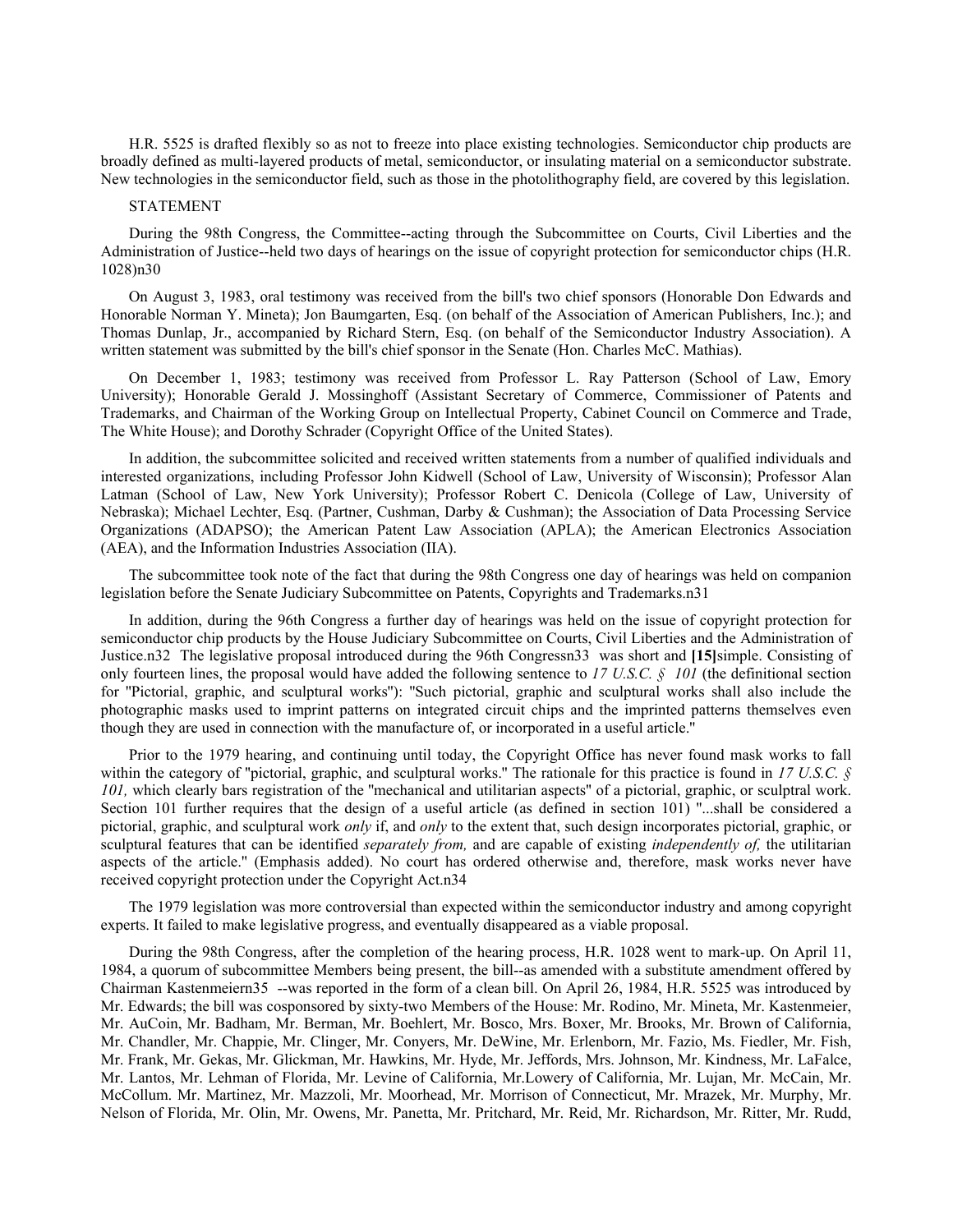Mr. Sawyer, Mrs. Schneider, Mrs. Schroeder, Mr. Sensenbrenner, Mr. Robert F. Smith, Mr. Stark, Mr. Synar, Mr. Torres, Mr. Waxman, Mr. Wyden, and Mr. Zschau.

Since introduction eleven Members have been added as cosponsors: Mr. Barnard, Mr. Royal, Mr Wortley, Ms. Snowe, Mr. Ridge, **[16]**Mr. Kogovsek, Mr. Lagomarsino, Mr. Lungren, Mr. Shaw, Mr. Mica, and Mr. McNulty.

A total of twenty-two Members of the full Committee have cosponsored the bill.

On May 1, 1984, the full Committee considered H.R. 5525, and after general debate, ordered the bill favorably by voice vote without dissent.

# SECTION-BY-SECTION ANALYSIS

# *Section 1*

Section 1 of the bill sets forth the bill's short title'' 'The Semiconductor Chip Protection Act of 1984.''

#### *Section 2*

Section 2 amends title 17 of the United States Code by adding a new chapter 9 at the end thereof. The new chapter is not a part of the Copyright Act, chapters 1-8 of title 17. Instead, the new chapter creates a sui generis form of intellectual property right, similar in many respects to existing copyright law but differing from copyright law in various ways. Chapter 9 contains section 901-912, analyzed below.

# *Section 901--Definitions*

Section 901 adds to title 17 a number of new defined terms, which have special application to semiconductor chip products.

*Semiconductor chip products.*--Section 901(1) defines semiconductor chip product as a multi-layer product of metal, semiconductor, or insulating material on a semiconductor substrate. Semiconductor materials now in use include silicon, germanium, and gallium arsenide. However, the Act is not limited to present technology. Additional semiconductor products will also be covered by section 901(1)'s applicability to semiconductors in general. On the other hand, the Act is limited to what is generally understood as a semiconductor chip and does not extend to other kinds of product, such as magnetic films and printed circuit boards.n36

*Mask work.*--Section 901(2) defines a mask work in terms of the two and three dimensional features of the geometry or ''topography'' of the semiconductor chip to which the work relates. The statutory provisions and case law doctrines of the copyright law excluding functional and utilitarian features of works from copyright protection (see *17 U.S.C. § 101; Esquire, Inc. v. Ringer, supra)* are expressly made inapplicable to mask works by the language following ''regardless'' in section 901(2).

*Fixation in a semiconductor chip product.*--Section 901(3) defines initial fixation for a mask work in terms of production of an actual semiconductor chip product, not just a plan or drawing of one. This **[17]**type of fixation makes a mask work eligible for protection under section 902, infra. However, other kinds of fixation of mask works may be relevant for the purposes of other sections. For example, a mask work can also be fixed in a data base tape (a magnetic tape in which the coordinates of relevant points in a mask or set of masks is encoded in digital form). Fixation in a data base tape is one from which the mask work can be and typically is perceived, reproduced, and otherwise communicated. Thus, copying a tape fixation of this type falls within the reproduction right of section 905(1), infra. However, such fixation is not the kind of initial fixation of a mask work to which section 901(3) refers.

*Originality.*--Section 901(4) provides that a mask work is "original" if it is the independent creation of an author who did not copy it. This adopts the essence of the customary copyright law concept of originality and applies it to mask works, to the extent it is appropriate and feasible to do so.

*Commercial exploitation.*--Section 901(5) defines ''commercial exploitation'' of a mask work. This concept is relevant to determining the duration of mask work protection under section 904, infra, and the time within which a mask work must be registered under section 908, infra, to avoid forfeiture of all rights, and also to other provisions of the Act. Commercial exploitation includes sale of the semiconductor chip product or other distribution (as that concept is used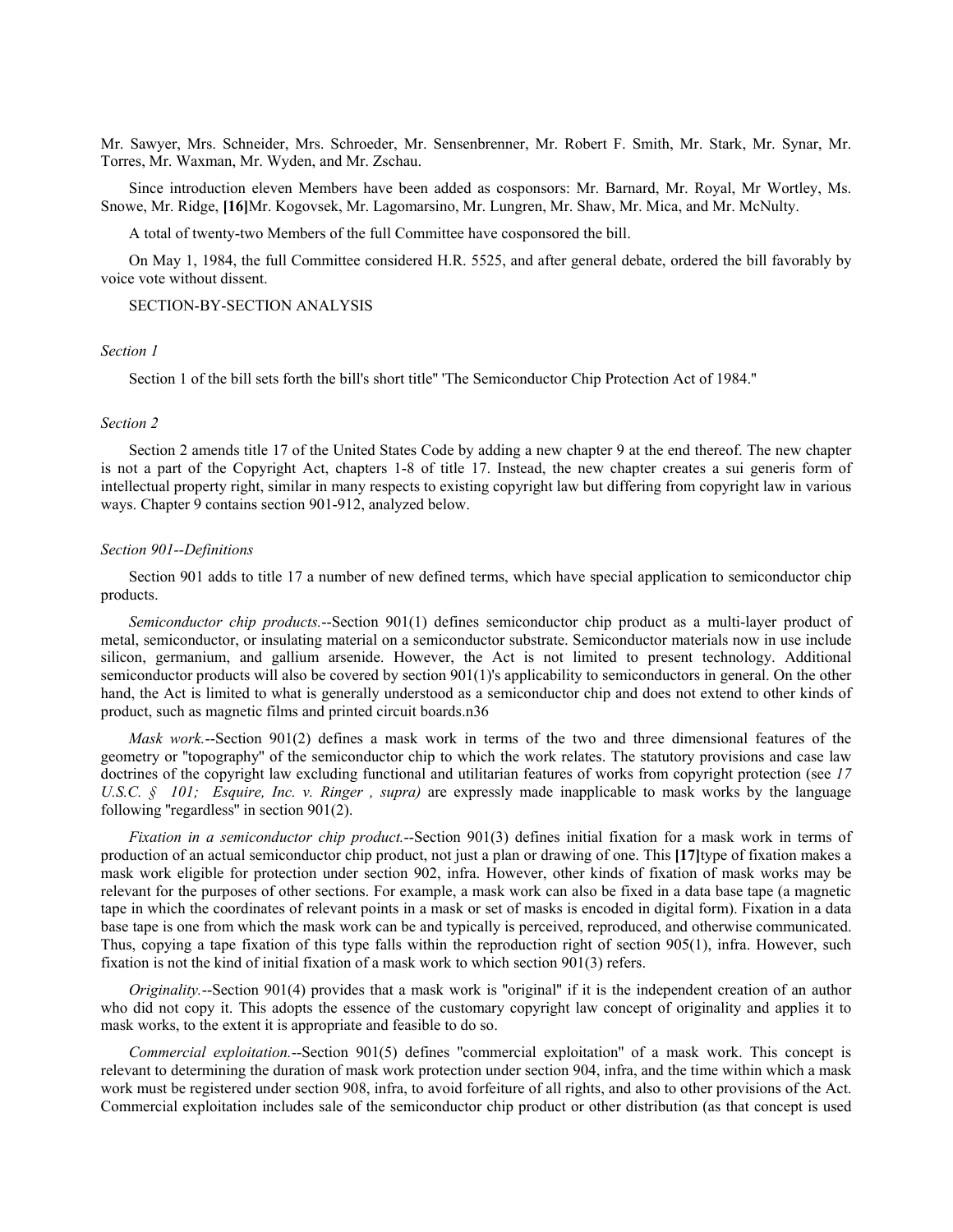the in Copyright Act) thereof to the public. The word ''public'' is intended to have a broad meaning, including but not limited to individuals, companies, retailers, commercial end users, non-profit corporations and organizations, and academic institutions. Commercial exploitation also includes offers to sell the semiconductor chip product, once the mask work has already been fixed in a semiconductor chip product. It does not include sales solicitations made before actual production of a commercial semiconductor chip; thus, an invitation to a potential customer to purchase a custommade chip that is to be developed and produced for the customer's special applications or designed to the customer's specifications would neither start the two-year forfeiture provision running nor the ten-year life of rights under this Act.

*Ownership.*--Section 901(6) defines ''owner'' of a mask work to include the author, the legal representatives of a deceased author or one with a legal incapacity, an employer for whom the author created a work made within the scope of an employment relationship, or an assignee. This section's definition of ownership is similar to conventional copyright principles of ownership of a work.

*Innocent purchaser.*--Innocent purchasers--protected by section 907, infra--are defined in section 901(7) as persons who purchase a semiconductor chip product in good faith and without having notice of protection with respect to that particular chip product.

*Notice of protection.*--Section 901(8) defines ''notice of protection'' as having actual knowledge that, or reasonable grounds to believe that, a mask work fixed in a semiconductor chip product is protected under chapter 9 of title 17, United States Code.

*Infringing semiconductor chip products.*--Section 901(9) sets forth a definition of ''infringing semiconductor chip product,'' which is such a product made, imported, or distributed in violation of the exclusive rights of the owner of a mask work. See sections 903 **[18]**(ownership and transfer) and 905 (exclusive rights in mask works), infra.

### *Section 902--Subject matter of protection*

Section 902(a) of the Act describes eligibility of authors for enjoyment of copyright in terms of treaty obligations and similar considerations. The provisions under which protection is granted under this Act generally parallels *17 U.S.C. § 104,* with several modifications.

Section 902(a) provides that an original mask work fixed in semiconductor chip product is eligible for protection if certain conditions are met: first, on the date that the mask work is registered or on the date on which the mask work is first commercially exploited, whichever occurs first, the owner of the mask work is a national or domiciliary of the United States, or is a national, domiciliary, or sovereign authority of a foreign country that is a party to a treaty affording protection to mask works to which the United States is also a party, or is a stateless person, wherever that person may be domiciled; second, the mask work is first commercially exploited in the United States; or third, the mask work falls within the scope of a Presidential proclamation issued under paragraph (2). Paragraph (2)(A) authorizes the President to issue proclamations conferring protection under this Actn37 upon a finding that a foreign nation extends protection to mask works of U.S. origin, on substantially the same basis as it protects mask works of its own nationals and domiciliaries and mask works first commercially exploited in that nation.

Subsection (2)(B) provides a further basis for the President to proclaim eligibility of foreign mask work owners for protection under this chapter; namely, that reciprocal eligibility may be established even where the foreign state accords to its nationals a higher level of protection to mask works, so long as that accorded U.S. owners is ''on substantially the same basis as provided in this chapter.''

In any event, this becomes a matter for Presidential discretion on a nation-by-nation basis. It is the view of the Committee that this discretion should be carefully exercised.

The Committee is aware that the United States is taking a first step towards elaborating for mask works a system of protection which has international implications. The extent to which other states find our approach sensible, or absorb masks into their organic copyright laws, must be carefully and sympathetically followed.

Further, the international political complexity of a number of multilateral agreements such as the UCC, Berne Convention, Paris Intellectual Property Convention, as opposed to the relatively simple bilateralism implicit in the Presidential proclamation process, must also be carefully monitored to ensure eventual international comity and harmony in this important area of trade.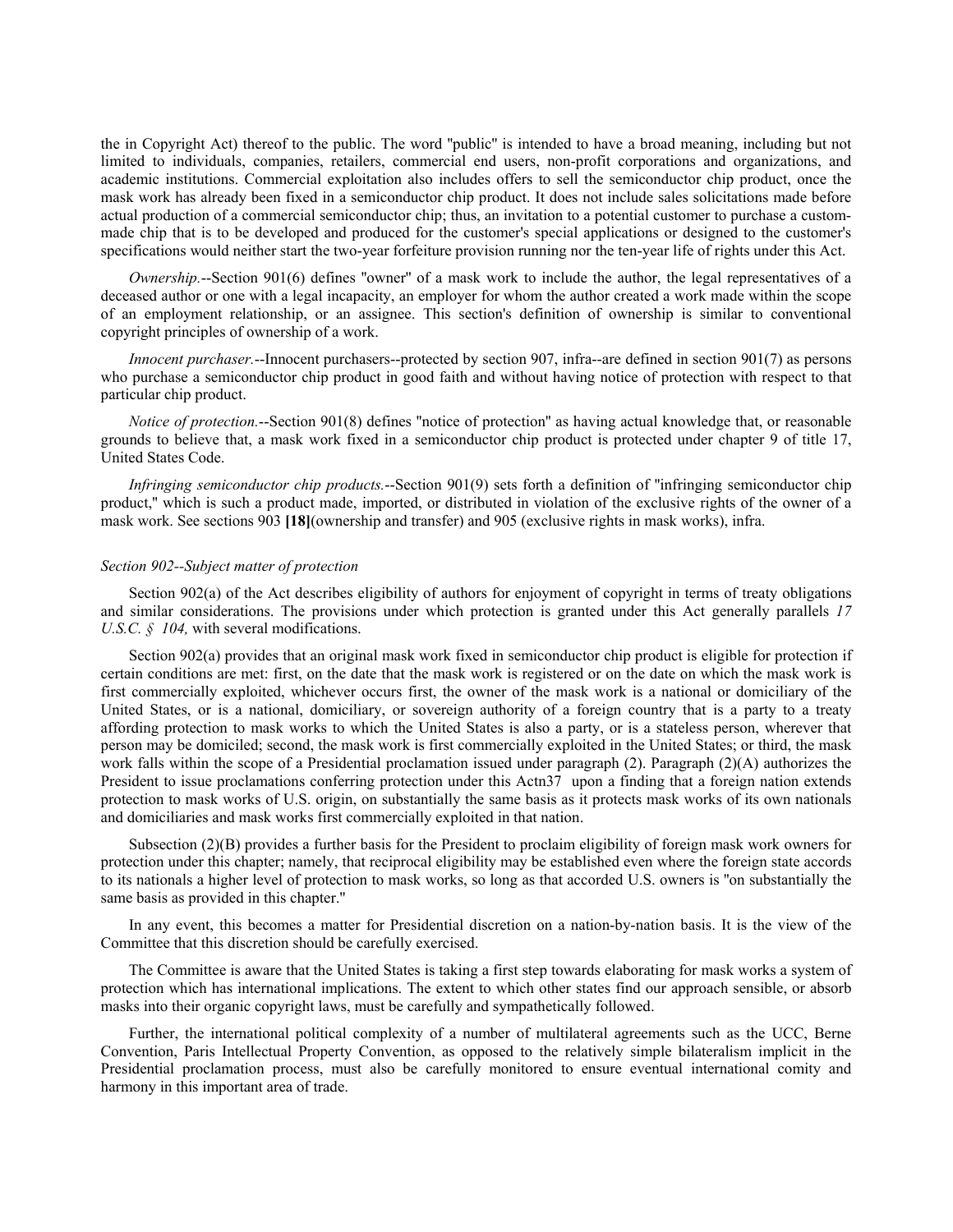**[19]**The Committee urges responsible officials of the legislative and executive branches to consider these legal and policy questions carefully, to inform regularly the Committee of significant developments at the international level, and be in a position to respond to a review of the operations of this law in its international aspects at a future date.

Section 902(b) provides that protection shall not be available for a mask work that is not original or consists of designs that are staple, commonplace, or familiar in the semiconductor industry, or variations of such designs, combined in a way that is not original. It is the view of the Committee that it is appropriate to require some minimum of creativity to qualify a mask work for protection under the Act. At the same time, the Committee desired to prevent public domain material from being usurped and turned into proprietary rights. There is a fundamental congressional policy against ''recapturing'' works in the public domain; this legislation pays careful heed to that policy. Accordingly, section 902(b)(2) prevents mere staple and commonplace designs from being taken out of the public domain. On the other hand, the Committee recognizes that all chip designs consist of arcs, lines, rectangles, and like staple designs; in a new chip these staple designs are arranged in an original particular way. The key to section 902(b)(2)'s protection of the public against usurpation of the public domain is the final phrase, ''combined in a way that is not original.'' To be eligible for protection, the combination of arcs, lines and rectangles in a mask work must be original (and, of course, the combination must owe its origin to the alleged author). If staple, familiar, or commonplace elements are combined in a way that is not original, the resulting mask work is not protectable under this Act. The subject matter of the mask work must be original, when considered as a whole, even though, if the individual elements of the mask work were dissected away from the whole they might appear familiar or commonplace. A patentable combination, by contrast, must also be inventive, i.e., not obvious. For example, the new combination may be required to produce novel, startling and unexpected results. This Act does not so require for chips.n38

Section 902(c) distinguishes the subject matter of the Semiconductor Chip Protection Act from the subject matter of the patent laws. In this regard, section 902(c) parallels section 102(b) of Copyright Act.

## *Section 903--Ownership and transfer*

Section 903 concerns ownership and transfer of proprietary rights in mask works. Subsection (a) vests in the owner of a mask work the exclusive rights described in section 905. Subsection (b) permits transfer of all or part of the rights under this Act in a mask work and gives ownership rights in a mask work the same attributes as other forms of personal property. This subsection is generally similar to *17 U.S.C. § 201* and *35 U.S.C. § 261* and, like those sections, merely permits rights to be transferred without af-**[20]**fecting the applicability of other relevant laws to the transfer (e.g., state contract law, the antitrust laws). Subsection (c) is generally similar to  $17 \text{ U.S.C.}$  §  $105$ , and excludes from protection any mask works created by government employees as part of their official duties.

#### *Section 904--Duration*

Section 904(a) begins protection under the Act on the date of registration of the mask work or the date of first commercial exploitation, whichever occurs earlier. Section 904(b) continues the term of such protection for ten years after the date on which protection begins.

# *Section 905--Exclusive Rights*

Section 905 describes the exclusive rights enjoyed by the owner of a mask work.

*Reproduction.*--First, section 905(1) creates a reproduction right, generally similar to that of *17 U.S.C. § 106*(1). The owner of a mask work under this Act has the exclusive right to reproduce the work in any way, including any manufacturing method. Complete reproduction of a mask work is not required in order to constitute an infringement of the owner's exclusive right of reproduction. Unless a valid defense is presented, a judge or jury could find an infringement if the mask work embodied in the ''copied'' semiconductor chip is substantially similar to the registered mask work. If this was otherwise, an infringer could immunize himself by adding a mistake to a mask work copied in its entirety. Difficult fact finding responsibilities are commonly assigned to Federal judges and juries in our justice system, and the Committee is confident that these individuals will successfully implement the judicial components of this Act.n39 Optical means, such as conventional mask lithography, are the most common means for reproducing a mask work in a semiconductor chip product; optical means are also most typically the means for reproducing the work in the form of the masks used in mask lithography to manufacture semiconductor chip products. However, electronic means of reproduction are also in use at this time. For example, a mask work can be stored in a data base tape, so that the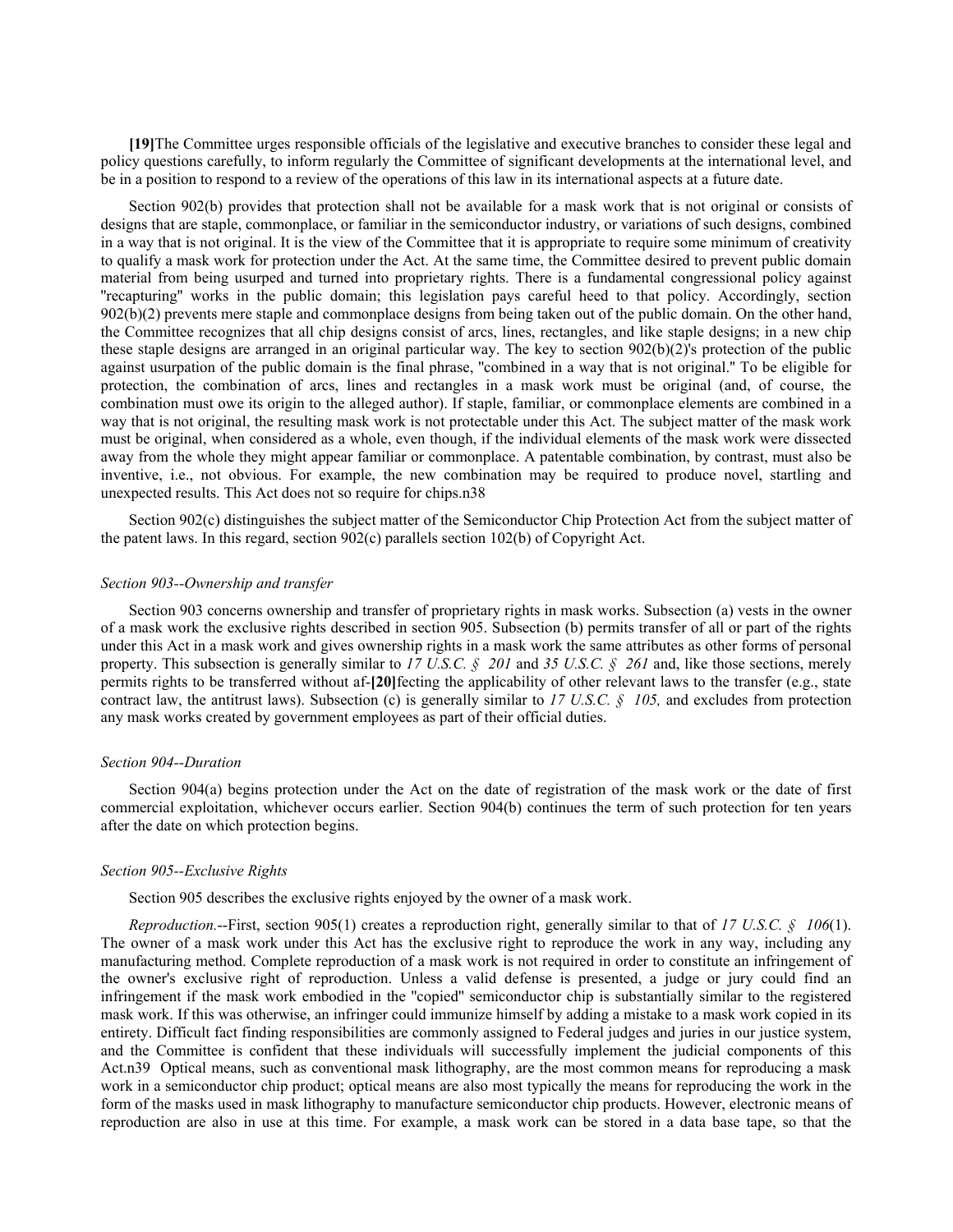coordinates of various points in the semiconductor chip product are recorded. The mask work can then be reproduced in a semiconductor chip, in a mask, or in another tape by means of the data base tape. The tape can be utilized, also, in conjunction with a computer and computer program, to drive an electron gun that directly etches patterns in the semiconductor chip product, or to drive a light beam that polymerizes "resist" on the surface of the chip during the manufacturing process so that a pattern can then be etched onto the surface. The language of paragraph (1) is intended to include all of these and any other means of reproducing mask works.

*Importation and distribution.*--Paragraph (2) creates an exclusive importation and distribution right; this paragraph is similar to *17 U.S.C. § § 106*(3) and 602(a).

**[21]***Contributory infringement.*--Paragraph (3) makes contributory infringement of the reproduction, distribution, and importation rights an act of infringement. Such a provision has no statutory analogue in the Copyright Act. Paragraph (3) does follow, however, a contributory infringement standard described generally in *Sony Corp. v. Universal City Studios , 104 S. Ct. 774 (1984),* and *Aro Mfg. Co. v. Convertible Top Replacement Co. , 377 U.S. 476 (1964).*n40

# *Section 906--Reverse engineering, first sale*

*Reverse engineering.*--Section 906(a) immunizes from liability under this Act reproduction of the mask work for the purpose of teaching, analyzing, or evaluating the concepts or techniques embodied in the mask work or the circuitry or organization of components used in the mask work.

This section thus codifies the established industry practice of ''reverse engineering.'' It is therefore permissible for a competitor to reproduce a mask work by photographing the semiconductor chip product and studying and analyzing the photograph, in order to create another semiconductor chip product that competes with the first one.n41 A number of witnesses testified as to the practice in the semiconductor industry of reverse engineering a chip, and how to distinguish between chip piracy and legitimate reverse engineering. They emphasized the evidentiary importance of the ''paper trail'' of legitimate reverse engineering that helps to distinguish it from mere piracy.n42 The Committee intends that the courts, in interpreting section 906(a), should place great weight on objective documentary evidence of this type.

During both the 1979 and 1983 hearings, the concept of ''reverse engineering'' was the subject of considerable attention.n43

Witnesses **[22]**generally agreed that two polar situations are encountered: Photographic reproduction of the layout of the original chip and direct incorporation thereof into a second chip; and making improvements on, or at least alternatives to, an existing chip and incorporating substantial but not identical parts of its design into the second chip.

In providing in section 906(a) of the Act for a reverse engineering limitation on the exclusive rights granted in mask works, it is the intent of the Committee to permit and encourage the second type of conduct, but reproduction of the layout of one chip ''solely for the purpose of teaching, analyzing, or evaluating the concepts or techniques embodied in the mask work or the circuitry or organization of components used in the mask work'' is permitted, even when this is a preliminary step toward the second type of conduct.

Thus, the Committee believes that the reproduction of portions or all of a mask work in a nonprofit classroom or similar place devoted to instruction, for the purpose of studying the principles of computer chip design, does not interfere with the market for or value of the mask work, provides a benefit to the public in advancing scientific knowledge, and should not form the basis for any liability under the Act.

Based on testimony of industry representatives that it is an established industry practice to similarly make photoreproductions of the mask work in order to analyze the existing chip so as to design a second chip with the same electrical and physical performance characteristics as the existing chip (so-called ''form, fit and function'' compatibility), and that this practice fosters fair competition and provides a frequently needed ''second source'' for chip products, it is the intent of the Committee to permit such reproduction by competitors where such reproduction is ''solely for the purpose of teaching, analyzing, or evaluating'' the concepts, techniques, etc., embodied in the work, rather than mere wholesale appropriation of the work and investment in the creation of the first chip.

It is the intent of the Committee to permit, under the reverse engineering limitation, the ''unauthorized'' creation of a second mask work whose layout, in substantial part, is similar to the layout of the protected mask work--if the second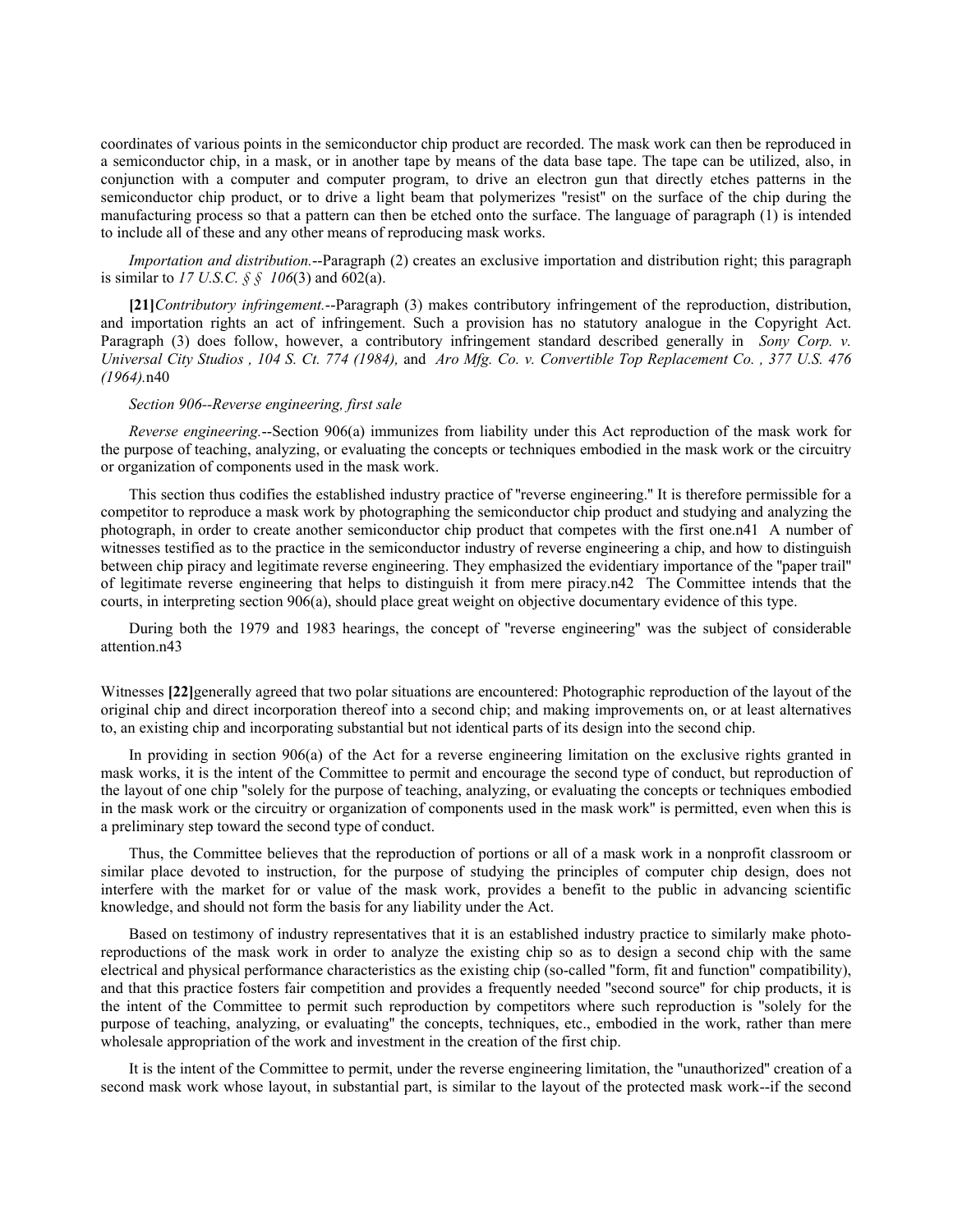mask work was the product of substantial study and analysis, and not the mere result of plagiarism accomplished without such study or analysis.

The Committee believes that this approach strikes the appropriate balance between the rights of the creator and the needs of the public. Designers of future mask works are left free to copy any ''idea, procedure, process, system, method or operation, concept, principle, or discovery'' (section 902(c)), which includes ''concepts or techniques embodied in the mask work or the circuitryn44 or organization of components used in the mask work'' revealed as a result of the reverse engineering permitted in section 906(a).

In examining whether a given reproduction qualifies for the reverse engineering privilege of section 906(a) it is the intent of the Committee that the doctrine be developed and adapted on a case by **[23]**case basis, like the copyright doctrine of fair use.n45 As with the fair use doctrine, reverse engineering is an affirmative defense.

*First sale.*--Section 906(b) carries over to mask works the "exhaustion of monopoly rights" and "first sale" doctrine of *17 U.S.C. § 109*(a) and many years of case law. As in the case of copyrighted products, the owner of a mask work has no right to try to exercise ''remote control'' over the pricing or other business conduct of its semiconductor chip customers, once the semiconductor chips have passed into their hands. Except where the Congress expressly orders otherwise, the exhaustion of any rights by the first authorized sale is a basic tenet of our intellectual property law. See *Bobs-Merrill Co. v. Straus , 210 U.S. 339 (1908); Adams v. Burke , 84 U.S. (17 Wall.) 453 (1873); Independent News Co. v. Williams , 293 F.2d 510 (3d Cir. 1961); C. M. Paula Co. v. Logan , 355 F. Supp. 189 (N.D. Tex. 1973).* Accordingly, the Act specifies that purchasers of semiconductor chips have the right to use and resell them freely (whether as chips or incorporated into other products which contain chips).

# *Section 907--Innocent Infringement*

Section 907 provides a further limitation on the exclusive rights of mask work owners. Innocent infringers are given exemptions from and limitations on liability. First, section  $907(a)(1)$  exempts from any liability at all the sale of infringing units of protected semiconductor chip products where the purchaser of infringing chips resells them before ever having notice that the chips are protected by this Act. Second, section 907(a)(2) provides that when a person purchases infringing chips innocently, but is given notice of infringement before reselling the chips (e.g., as part of a machine that the purchaser manufactures and sells), the innocent purchaser may resell those chips subject to payment of a reasonable royalty to the mask work owner. The reasonable royalty is to be determined by voluntary negotiation between the parties, mediation, or binding arbitration as determined contractually by the parties, or else, if the parties do not resolve the issue, by a court in an infringement action that the owner of the rights in the mask work brings against the purchaser. It is the view of the Committee that alternatives to litigation will work well here, ultimately achieving equitable results, and reducing litigation costs; consequently, this section will not have a significant impact on the Federal courts. However, this provision is not intended to inject an exhaustion requirement into the Act.n46

Subsection (b) provides that the same immunity or limitation of liability, as the case may be, extends to customers of the innocent purchaser. Subsection (c) emphasizes that the immunity and limitation of liability apply only as to those specific chips that were innocently purchased. There is no ''grandfathering'' for later purchases **[24]**of the same type of chip, made by the same person after notice of infringement has occurred and that person's ''innocence'' is dispelled as to the rights of the mask work registrant.

Whether innocent or not, the mere purchase of an infringing produce [sic] does not give rise to liability. The owner of a mask work has the exclusive right under section 905(2) to distribute (including to sell) the chip, but the owner has no exclusive purchasing right. For further information about this concept in copyright law, see *Foreign & Domestic Music Corp. v. Licht , 196 F.2d 627 (2d Cir. 1952)* (L. Hand, J.) (purchase not copyright infringement).

#### *Section 908--Registration*

Unlike the Copyright Act, which makes copyright registration voluntary, this Act requires registration within a reasonable time upon pain of forfeiture of rights under the Act. Mask work owners have two years within which to register; after that, the mask work falls into the public domain if it has not been registered. The Committee believes that this requirement is necessary and desirable to create greater certainty of rights, both for the public and the owners of the mask works.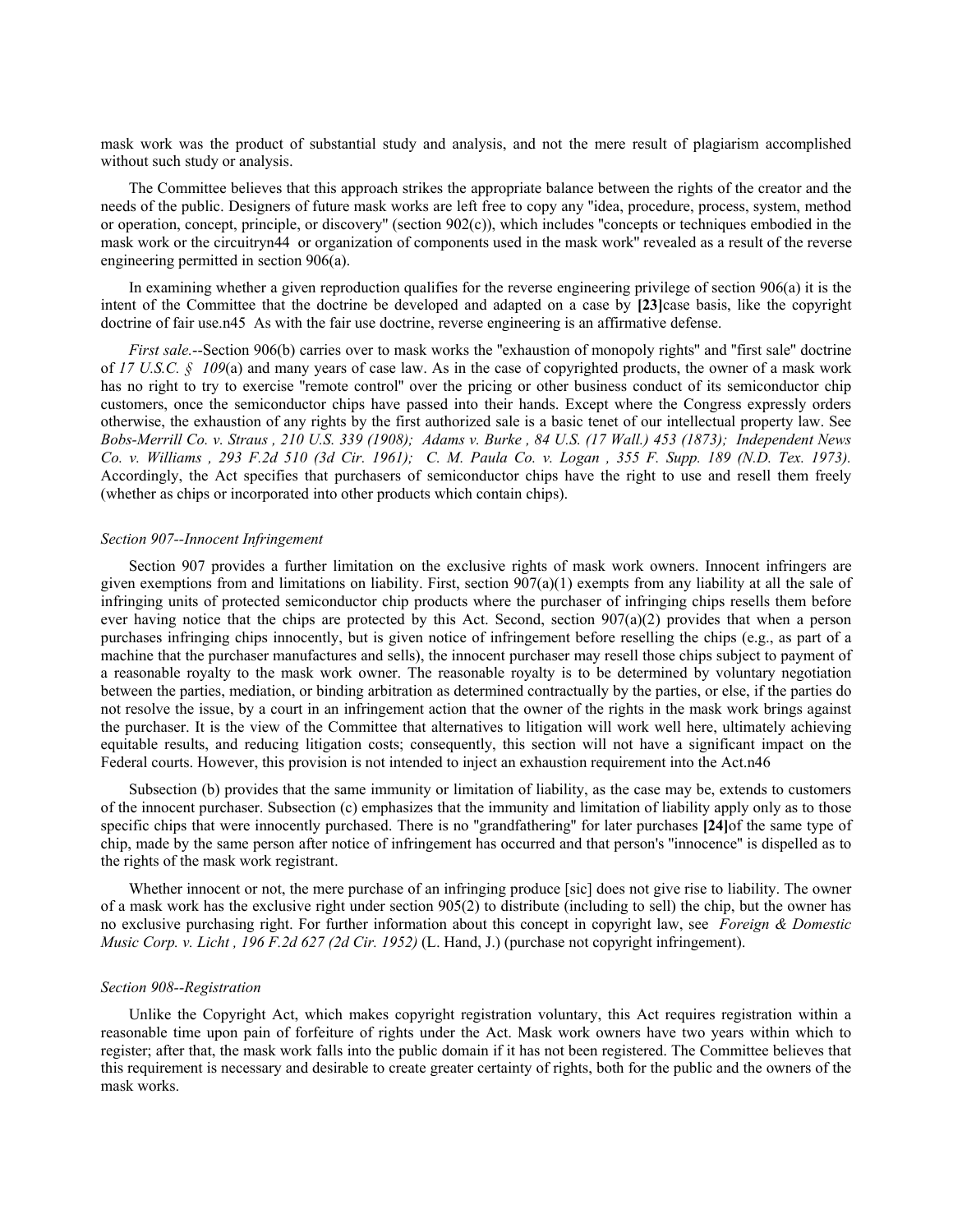*Forfeiture of rights.*--Section 908(a) of the Act provides that protection in a mask work terminates if an application for registration is not filed within two years after the date of first commercial exploitation. As previously discussed, commercial exploitation includes sale of the semiconductor chip product or other distribution thereof to the public, and also offers to sell the semiconductor chip product, once the mask work has already been fixed in a semiconductor chip product (but does not include sales solicitations made before actual production of a commercial semiconductor chip).

*Administration.*--Section 908(b) confers administrative responsibility for registration of mask works on the Copyright Office. The Register of Copyrights is made responsible for all administrative functions and duties for this chapter. By specific cross reference to chapter 7,n47 the provisions relating to general responsibilities, organizations, regulatory authority, actions, records, and publications of the Copyright Office shall apply. The Register is authorized, however, to make such modifications to those sections as are necessary to satisfy the requirements of this Act. Section 908(c) authorizes and directs the Copyright Office to establish registration procedures. Section 908(d) directs the Copyright Office to establish fees for registration and related services. The level of such fees is to be set by the Copyright Office, taking into consideration the reasonable costs associated with providing the services. The Register must also consider the statutory fee schedules under the Copyright Act, and also, as a countervailing factor, the benefit to the public of having a public record as to mask works. By requiring consideration of cost and the public interest, the Register will have to balance competing demands. It is the view of the Committee that such balancing will result in fee levels being set at lower than a user fee level.

*Examination.*--Section 908(e) establishes an examination procedure for chips essentially the same as that under the Copyright **[25]**Act. That is, applications are examined only on the basis of the facts set forth in the application, the deposit copy and other identifying material, and the applicable statute, case law and regulations. If the application, identifying materials, and any other information supplied by the applicant or otherwise known to the examiner support the conclusion that the claim is facially in compliance with the statute and regulations, a certificate of registration issues. Thus, there is no examination of the prior art like that under the patent laws.

*Certificate of registration.*--Section 908(f) provides that a certificate of registration is prima facie evidence of the facts stated in the certificate (such as, presumably, the name of the owner, the fact of ownership, the date of first commercial exploitation, whether the work was for hire, and other information similar to that typically required in a copyright application under  $17 \text{ U.S. C. §}$  409). The certificate is also prima facie evidence that the applicant satisfied the requirements of this Act and the Copyright Office's regulations thereunder.

*Refusal and failure to register.*--Section 908(g) permits an applicant to sue the Register of Copyrights if he or she refuses to issue a certificate of registration of rights under this Act. The suit would be in a Federal district court, and in accordance with the Administrative Procedures Act, *5 U.S.C., chapter 7.* Venue of such actions is to be governed by the usual provisions, 28 U.S.C. § 1391(e) (the district of the plaintiff's residence or the District of Columbia). If the Register fails to act on an application within three months after it has been received in the Copyright Office, the applicant may treat the failure as a refusal to register and sue to compel registration. A reasonable request by the Register for further information or identifying materials shall not be considered as a failure to act.

#### *Section 909--Notice*

Section 909(a) makes notice of mask work protection optional. However, use of notice constitutes prima facie evidence of notice to others that the mask work is protected. Section 909(b) provides an optional form of notice for mask works analogous to that which exists for copyrights and trademarks. The letter M in a circle is used for mask works, as C in a circle, P in a circle, and R in a circle are respectively used for copyrights, sound recordings, and registered trademarks.

# *Section 910--Enforcement of exclusive rights*

Sections 910-911 provide enforcement procedures and remedies for mask works. These sections are generally similar to those which *17 U.S.C. § § 501*-503 and 507(b) provide for copyrighted works. Criminal penalties were not deemed appropriate or necessary, but the maximum level of statutory damages was raised to \$ 250,000, as compared to \$ 10,000 generally and \$ 50,000 maximum for willful conduct (see *17 U.S.C. § § 504,* 506). Also, the prejudgment relief provisions of *17 U.S.C. § 503* are not carried forward.

Section 910(a) defines infringement of a registrant's rights in a mask work in essentially the same terms as *17 U.S.C. § 501*(a) defines copyright infringement. It is intended that the concept of infringement of rights in a mask work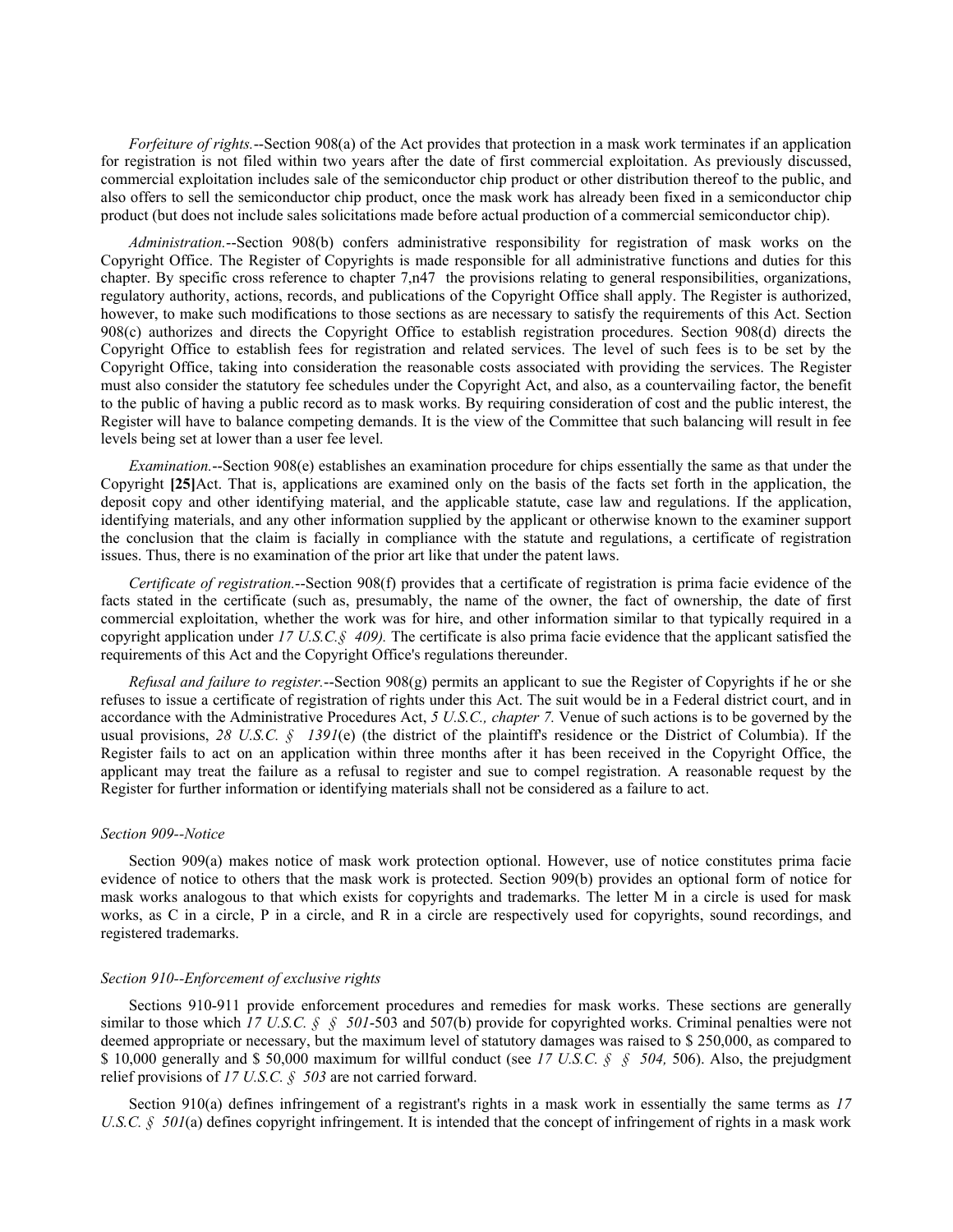be essentially the same as **[26]**that of infringement of a copyrighted work. Legal concepts used to establish infringement in copyright law--substantial similarity, idea versus expression,n48 and merger of idea and expression when function dictates formn49 are all carried forward, insofar as applicable, to the new law for mask works protected under this Act.

It is the view of the Committee that existing copyright law can be relied upon to yield a number of principles helpful in interpreting the protection created by this Act. An underlying principle of new chapter 9 is that the reproduction right of  $\S$  905(1) is infringed under  $\S$  910(a) only when the work alleged to be infringing reproduction rights is ''substantially similar'' to the protected, registered work. If the mask work embodied in an alleged infringing chip is substantially similar to a registered mask work, then there can be a judicial finding of infringement of the rights conferred by this Act (unless of course an applicable defense of reverse engineering or innocent infringement or others is proved). If the mask work embodied in the alleged infringing chip is not substantially similar to the registered work, there could be no infringement. The second manufacturer is simply engaged in privileged, and socially valuable, free competition from which the public benefits.

While the Committee believes that the courts may usefully consider the copyright law precedents concerning substantial similarity, the Committee also intends that the courts should have sufficient flexibility to develop a new body of law specifically applicable to semiconductor chip infringement. Moreover, the concept of ''substantial similarity'' varies depending upon the nature of work.n50 Cases concerning fictional or imaginitive works are not necessarily relevant to semiconductor chip infringement; chips are not the same as books, especially fictional literary works. The Committee believes that the line of cases regarding infringement of act-based works, compilations, and directories provides precedents more applicable to semiconductor chips. See *e.g., Triangle Publications, Inc. v. New England Newspaper Pub. Co. , 46 F. Supp. 198 (D.Mass. 1942); Triangle Publications, Inc., v. Sports Eye, Inc. , 415 F. Supp. 682 (E.D. Pa. 1976); New York Times Co. v. Roxbury Data Interface, Inc. , 434 F. Supp. 217 (D. N.J. 1977);* and *Miller v. Universal City Studios, Inc. , 650 F.2d 1365 (5th Cir. 1981).*

Mask works sometimes contain substantial areas of (so-called ''cells'') whose layouts involve creativity and are commercially valuable.n51 In appropriate fact settings, the misappropriation of such a **[27]**cell--assuming it meets the originality standards of this chapter--could be the basis for an infringement action under this chapter. No black letter rule of law can be formulated to draw a precise boundary between substantial similarity and insubstantial similarity under this chapter. This is a classic type of legal question to be put to judge or jury.

Section 910(b) permits the owner of the rights in a registered mask work to institute a civil action for infringement, similar to a copyright infringement action The jurisdictional and other provisions of the Judicial Code (e.g., *28 U.S.C. § 1338)* that apply to copyrights are intended to apply also to mask work rights.n52

Section 910(c) permits the applicant for registration of a mask work to sue for infringement even if the Copyright Office refuses registration. This provision is similar to *17 U.S.C. § 411*(a). If the Copyright Office does not refuse to issue a certificate of registration, and simply fails to act, the applicant may treat the failure to register as a refusal, pursuant to section  $908(g)$  of this Act, and then can sue anyway. The Copyright Office may then intervene in the action.

Section 910(d) directs the Treasury and Postal Service to issue regulations to exclude infringing products from entry into the United States. These provisions are generally similar to those of *17 U.S.C. § 603.* Accordingly, the owner of rights in a mask work will be able to obtain the assistance of the Customs Service in preventing pirated chips from being imported into the United States. This remedy is in addition to, not in lieu of, the owner's other rights and remedies, such as the right to attempt to secure an injunction against importation from a district court or an exclusion order from the International Trade Commission under *19 U.S.C. § 1337.* However, the Customs Service may insist upon such an order as a condition precedent to Customs' action, when the nature of the case so requires to prevent error or injustice.

### *Section 911--Remedies for infringement*

Section 911(a) provides for temporary restraining orders and preliminary injunctions, similar to *17 U.S.C. § 502*(a).

Section 911(b) provides for damages and profits, in similar language to that of *17 U.S.C. § 504*(b).

Section 911(c) provides statutory damages, in terms generally analogous to *17 U.S.C. § 504*(c), but the discretionary amount that can be awarded to the plaintiff is raised to \$ 250,000. This higher limit to what the fact finder (judge or jury as the case may be) may award is based on the very substantial front-end costs of chip creation and the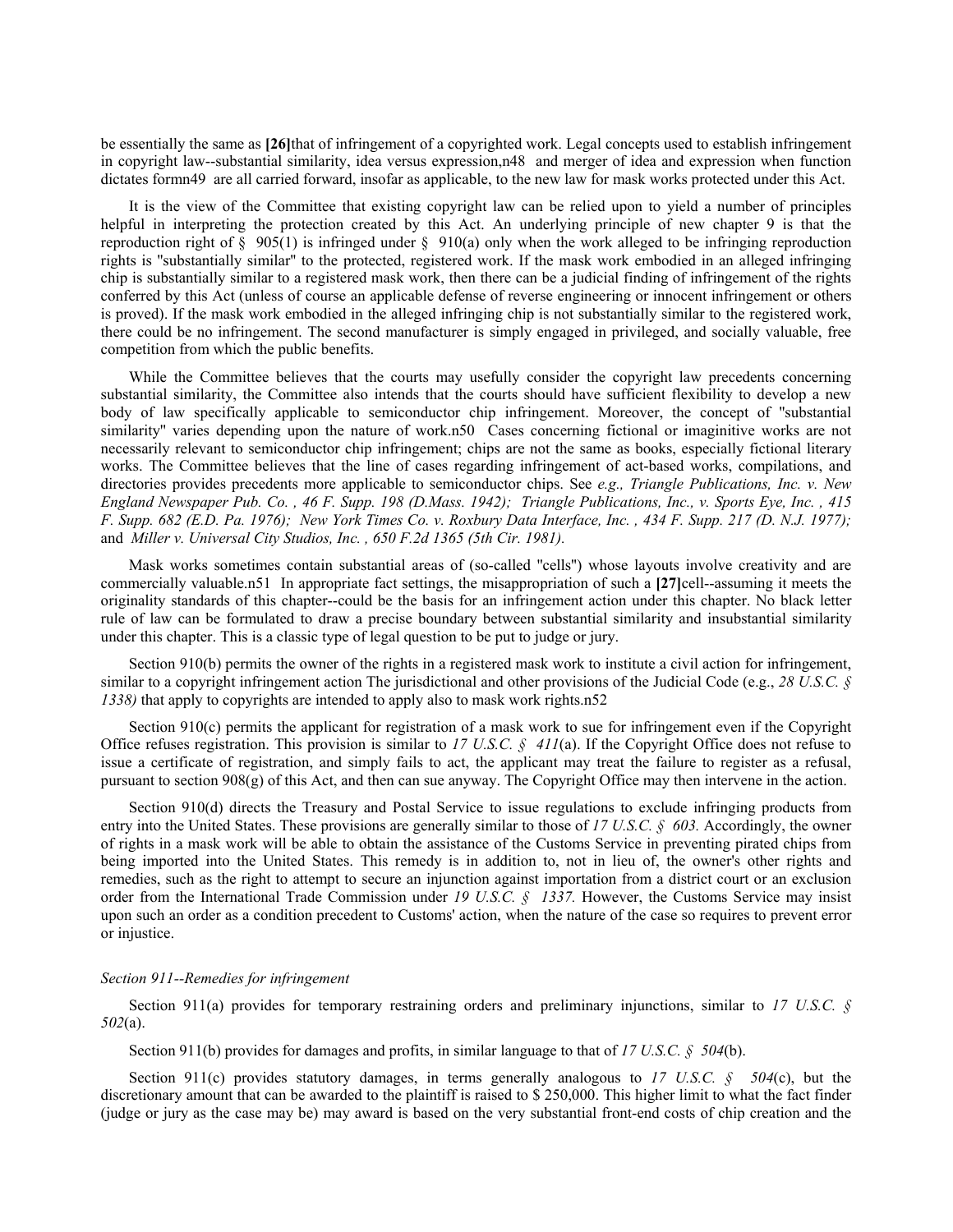severe adverse economic impacts of misappropriation or incentives to creation of new technology. If [sic] also counterbalances the absence of criminal sanctions. Unlawful chip copying, an activity designed primarily for commercial gain, is best controlled through substantially economic sanctions. In using the term ''court'' in Sections 911 (b) and (c) it is the intent of the Committee, as under  $17 \text{ U.S. C.}$  §  $504(c)$ , that there be a right to a jury where requested.

**[28]**Section 911(d) provides for counsel fees, similar to *17 U.S.C. § 505.*

Section 911(e) creates a three-year statute of limitations and is parallel to present *17 U.S.C. § 507*(b).

Section 911(f) provides for seizure and impoundment of infringing chips, masks data base tapes, and other products used to make infringing products; the section is parallel to present *17 U.S.C. § 509.*

### *Section 912--Relation to other laws*

Section 912 relates the provisions of this Act to the existing copyright and patent laws.

Section 912(a) provides that nothing in this Act concerning mask works shall add to or detract from existing rights as to copyrighted or patented works. Specifically, it is not intended that Chapter 9 limit, enlarge or otherwise affect the scope, duration, ownership or subsistence of copyright protection under Chapters 1 through 8 in computer programs, data bases, or any other copyrightable works embodied in semiconductor chip products. For example, if a semiconductor chip product contains patented circuitry, the patent is not affected by this Act's mask work protection of the chip layout. The patent rights commence when the patent issues and end 17 years later. The mask work rights begin and end as this Act provides. The two are wholly independent. Similarly, if there is a valid copyright in any computer program or ''book on a chip'' stored in a semiconductor chip product (e.g., in the microcode of the ROM of a microprocessor), that copyright exists independently of the mask work protection under this Act for the layout of the microprocessor chip. Whatever protection the copyright and patent laws afford continues, completely unaffected by this Act or registration of works under it. Thus, the limitations on protection for mask works such as the section on innocent infringement and the ten-year period of protection have no application whatsoever to copyright or patented works embodied in mask works or in a semiconductor chip product. It should be equally clear, however, that an owner of a semiconductor chip product cannot get 10 years protection under this Act and longer protection under the Copyright Act--either life plus 50 years, 75 years, or 100 years (works made for hire)--for the same mask work. Mask works are presently unprotected under the Copyright Act, and the Committee intends no change in their unprotected status under copyright.

Section 912(b) is a technical provision, preventing references within the codified Copyright Act *(17 U.S.C., chapters 1*-8) to itself from being interpreted as referring to this Act (which will become *17 U.S.C., chapter 9).*

Section 912(c) is derived from *17 U.S.C. 301*(a), and preempts state laws that would provide protection equivalent to this Act. For example, a state may not grant its own form of protection to mask works, so that chips in the public domain under this Act become protected under the state law, or so that chips protected under this law were subjected to free use under state law. See generally, *Sears, Roebuck, & Co. v. Stiffel Co. , 376 U.S. 225 (1964); Compco Corp. v. Day-Brite Lighting, Inc. , 376 U.S. 234 (1964).*

The Committee intends, however, that state laws protecting trade secrets shall not be preempted. Trade secret laws provide a different form of protection than that found in *Chapter 9*.

**[29]**As under section 301 of the Copyright Act, state trade secret law provides ''non-equivalent'' rights and remedies and thus constitutes a notable example of an exception to federal preemption.n53 The availability of trade secret protection, subject to the traditional criteria for trade secrets, is important for mask works; but such availability is doubly important prior to registration [sic] or commercial exploitation of the mask work, because under section 904(a) a mask work has no protection under chapter 9 until it has been registered or commercially exploited. As a consequence, state trade secret law is a necessary adjunct to this Act, and provides needed protection during a time period when this law provides none.n54

Of course, a state could not, in the name of state trade secret law, provide protection for non-secrets. As the Supreme Court stated in *Kewanee Oil Co. v. Bicron Corp. , 417 U.S. 470, 475 (1974),* ''the subject of a trade secret must be secret, and must not be of public knowledge or of a general knowledge in the trade or business.'' Also, a state could not protect against competition the ''secrecy'' of a mask work that is concealed only by being placed inside the plastic or ceramic package of a publicly marketed semiconductor chip--whether or not the creativity of the chip's layout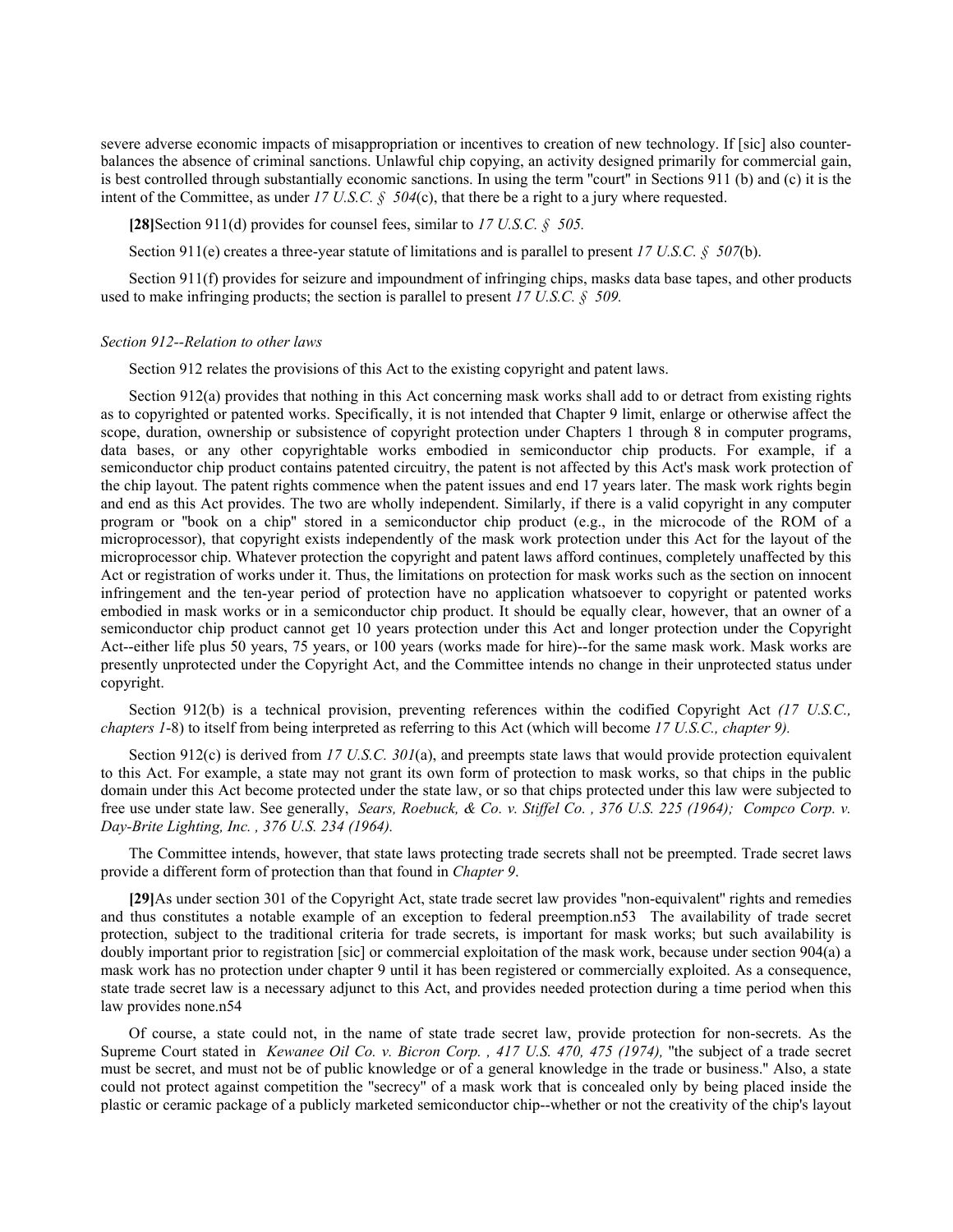satisfied  $\S$  902(b)(2). If state law did so, it would "give protection of a kind that clashes with the objectives of the federal [mask work] laws.'' *Sears, Roebuck & Co. v. Stiffel Co. , 376 U.S. 225, 231 (1964).* ''To forbid [such] copying would interfere with the federal policy, found in [this Act], of allowing fee [sic] access to copy whatever the federal [mask work] laws leave in the public domain." *Compco Corp. v. Day-Brite Lighting, Inc.*, 376 U.S. 234, 237 (1964).

Section 912(d) is a technical amendment, making certain provisions of the Judicial Code that apply to copyrights also apply to mask works protected by this Act.

#### *Section 3--Table of Chapters*

Section 3 of this Act provides a necessary conforming change, amending the table of chapters in title 17 to include chapter 9.

### *Section 4--Effective Date*

Section 4 concerns the effective date of the Act. Generally, the Act takes effect on January 1, 1985. However, a phase-in period is provided. Section 4(b)(1) gives limited protection to mask works put onto the market on or after January 1, 1984. However, mask works must be registered promptly to qualify for such limited protection; the application must be filed during 1985 or the right to come within this section is forfeited.

Section  $4(b)(2)$  describes the limited protection for chips introduced in 1984. If a domestic or foreign manufacturer manufactures semiconductor chips before January 1, 1985 (i.e., during 1984), even though that manufacturer copied the products in 1984 from the owner of the mask work, the copying manufacturer (and its distrib-**[30]**utors) can sell in the United States (and can import into the United States) all of the units that the manufacturer manufactured in 1984, subject only to the payment to the mask work owner of the reasonable royalty specified in section 907(a)(2), supra.n55

The Committee was well aware of the dangers--constitutional and otherwise--lurking in retroactive legislation. See *1 Nimmer on Copyright, § 1.11 (1982)*. Indisputably, an interest in a copyright is a property right protected by the due process and just compensation clauses of the Constitution. See *Roth v. Pritikin , 710 F.2d 934, 939 (2d Cir. 1983); Lorett v. Teleprompter Manhattan CATV Corp. , 458 U.S. 419 (1982).* The Committee presumes that the retroactive mask work protection would be subjected to the same constitutional analysis as retroactive copyright legislation. As a consequence, the Committee prefers not to confront the spectre of a constitutional issue concerning the proper application of the takings and due process clauses. Section  $4(b)(2)$  therefore contains a very short retroactive time period coupled with a compulsory license (see action 907, infra).n56 A short retroactive time-period--back to January 1, 1984--can be justified due to the fact that copyists had been on notice since that time that legislation was likely to pass before the end of the 98th Congress.n57 A similar ''notice'' argument cannot be made for past Congresses, because each new Congress starts afresh. Thus, legislation introduced during the 96th Congress--which did not even make it to subcommittee mark-up and was substantially different from any bill pending in the 98th Congress--cannot be considered as due notice that favorable action would occur during the 98th Congress. The limits of the Constitution, absent a showing of overriding national need and significant public purpose which has not been made to this Committee, cannot be so stretched without risking a judicial finding of a unconstitutional infirmity.

In comparison, a reasonable argument can be made for a short retroactive time-period coupled with an innocent infringement section (e.g., compulsory licensing). Due notice has occurred and the ''taking'' amounts only to payment of a reasonable sum of money for using a ''copied'' chip product in the future.

Moreover, making the Act effective on the date of enactment would have encouraged creators to keep "state of the art'' chips off the market in anticipation of prospective protection, thereby dramatically reducing the creativity that is one of the principal goals of this legislation. The Committee therefore opted for a relatively short phase-in period. The net-result will benefit the public.

## **[31]**OVERSIGHT FINDINGS

Oversight of this Nation's intellectual property laws--patents, trademarks and copyright--is the responsibility of the Committee on the Judiciary. During the 96th and 98th Congresses, the committee, acting through the Subcommittee on Courts, Civil Liberties, and the Administration of Justice, held numerous days of hearings on the specific issue of copyright protection for semiconductor chip products and the general subject of copyright and technological change.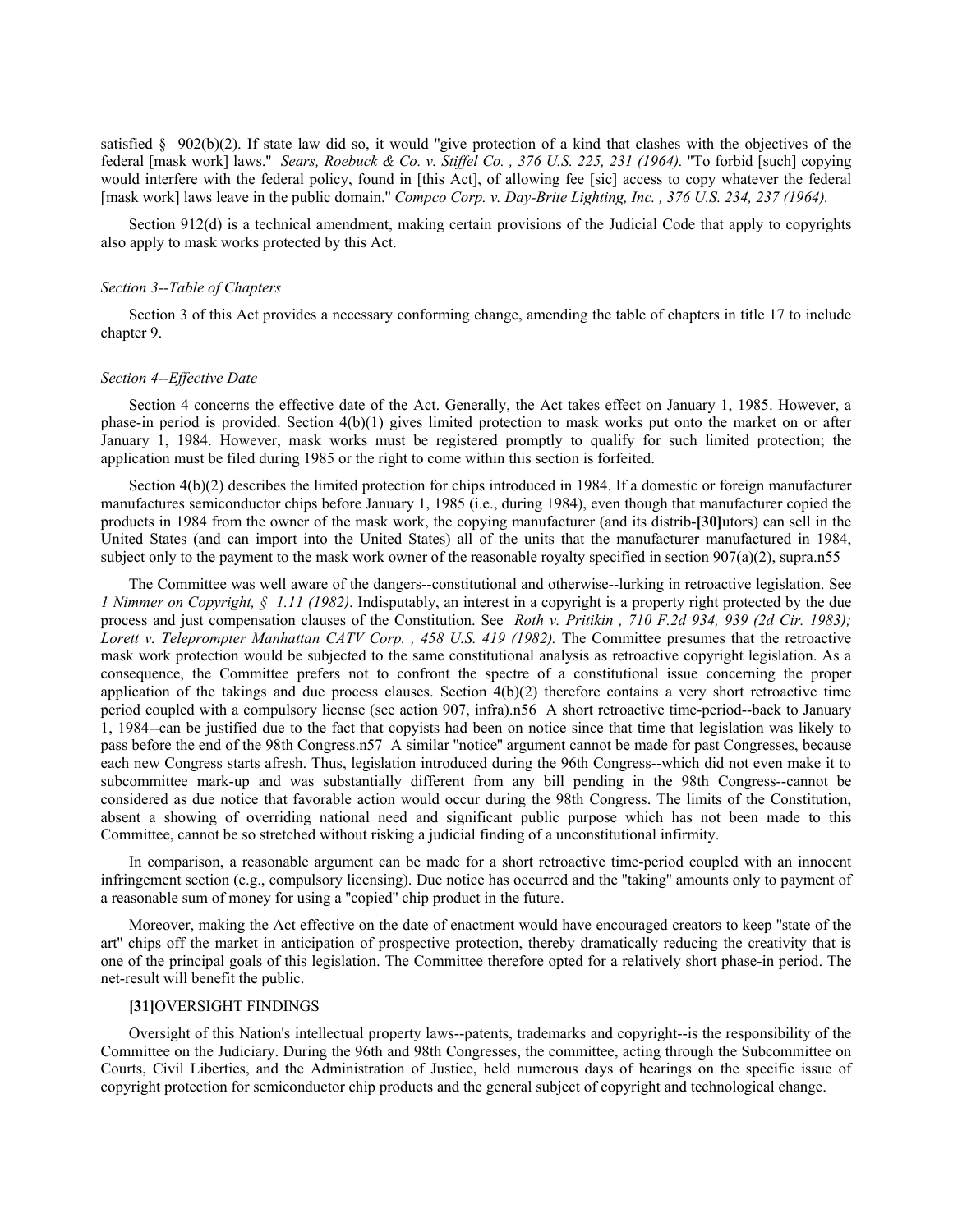Pursuant to clause  $2(a)(3)(A)$  of rule XI of the Rules of the House of Representatives, the committee issues the following findings:

to promote the progress of science and useful arts, the Constitution of the United States, in Article I, Section 8, Clause 8, authorizes the Congress to grant authors for a limited time ''the exclusive right to their ... writings'';

the intellectual property system of the United States must meet the constitutional mandate by providing an economic incentive to authors of new categories of creative works, while encouraging the public availability of such works;

there is a demonstrated need to protect original mask works fixed in semiconductor chip products;

the existing provisions of title 17, United States Code, do not protect mask works fixed in semiconductor chip products, in and of themselves; and

it is preferable to protect original mask works fixed in semiconductor chip products outside the scope of traditional copyright by adding a new chapter to title 17 of the United States Code, separate from an independent of Chapters 1 through 8, in order to afford protection for original mask works as a ''writing'' under the Constitution or under the authority of the Commerce Power of the Constitution.

## **NEW BUDGET AUTHORITY**

In regard to clause  $2(1)(3)(B)$  of rule XI of the Rules of the House of Representatives, the bill creates no new budget authority on increased tax expenditures for the Federal government.

# **INFLATIONARY IMPACT STATEMENT**

Pursuant to clause 2(1)(4) of rule XI of the Rules of the House of Representatives, the committee feels that the bill will have no forseeable inflationary impact on prices or costs in the operation of the national economy.

# **FEDERAL ADVISORY COMMITTEE ACT OF1972**

The Committee finds that this legislation does not create any new advisory committees within the meaning of the Federal Advisory Committee Act of 1972.

# COST ESTIMATE

In regard to clause 7 of rule XIII of the Rules of the House of Representatives, the Committee agrees with the cost estimate of the Congressional Budget Office.

#### **[32]**STATEMENT OF THE CONGRESSIONAL BUDGET OFFICE

Pursuant to clause 2(1)(3) of rule XI of the Rules of the House of Representatives, and section 403 of the Congressional Budget Act of 1974, the following is the cost estimate on H.R. 5525 prepared by the Congressional Budget Office.

U.S. CONGRESS, CONGRESSIONAL BUDGET OFFICE, *Washington, D.C., May 14, 1984.*

HON. PETER W. RODINO, Jr.,

*Chairman, Committee on the Judiciary, U.S. House of Representatives, Rayburn House Office Building, Washington, D.C.*

DEAR MR. CHAIRMAN: The Congressional Budget Office has reviewed H.R. 5525, the Semiconductor Chip Protection Act of 1984, as ordered reported by the House Committee on the Judiciary, May 1, 1984. We estimate that enactment of this bill would cost the federal government about \$ 200,000 per year for the next three years, and less thereafter.

H.R. 5525, which would become effective January 1, 1985, would grant ten-year proprietary protection to mask works for semiconductor chip products. It would establish a registration process administered by the Copyright Office and would take a number of other steps for the protection of mask works.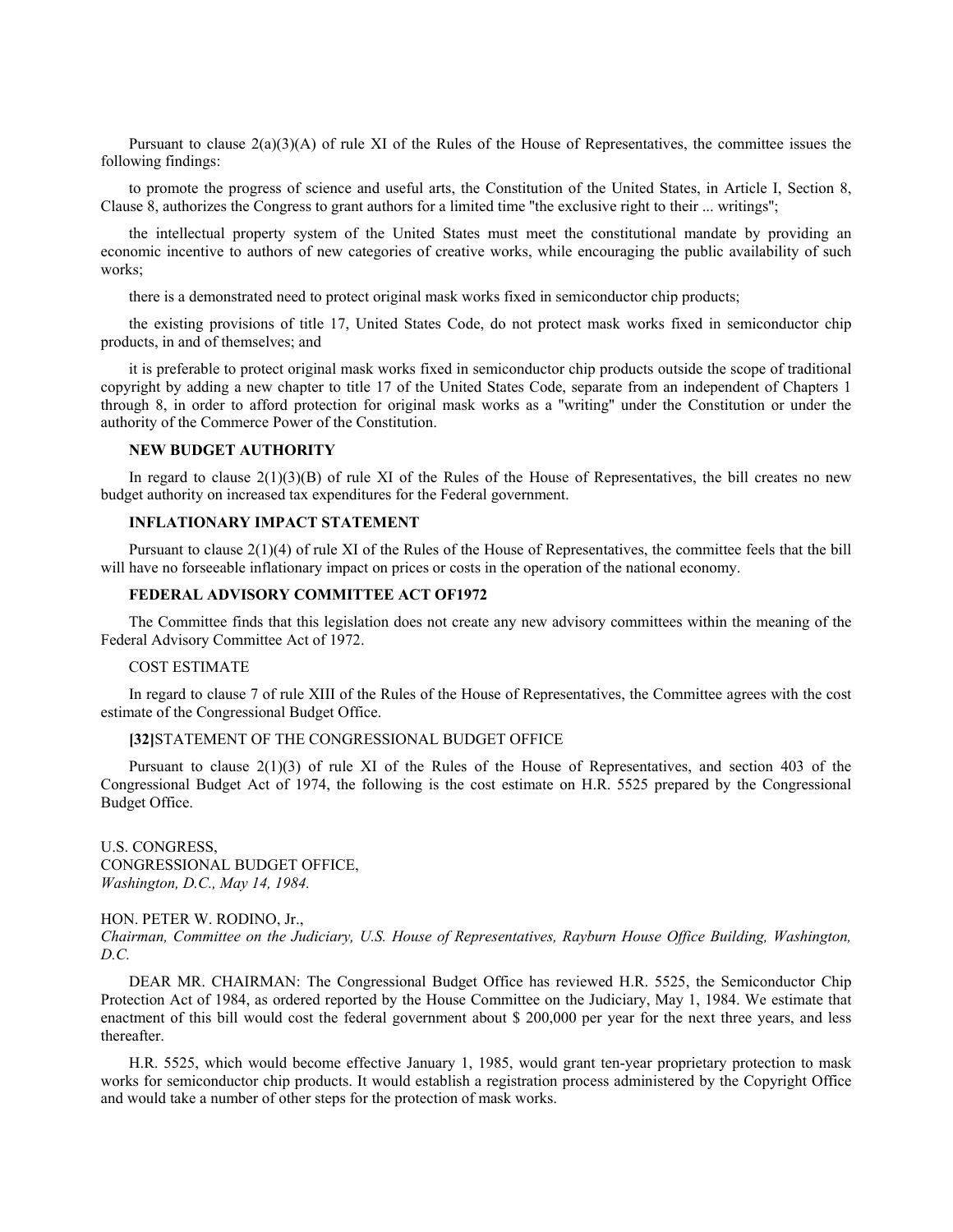Based on information provided by the Copyright Office, we expect some costs to be incurred for conversion of existing computer software for processing of copyright applications, offset partially by registration fees. The net costs are expected to be about \$ 200,000 per year in fiscal years 1985 through 1987, and less than \$ 100,000 annually thereafter.

No costs will be incurred by state or local governments as a result of the enactment of this bill.

This letter supersedes a previous estimate dated May 9, 1984, and clarifies the description of the bill's purpose. The estimated cost of the bill remains the same.

If you wish further details on this estimate, we will be pleased to provide them.

Sincerely,

ERIC HANUSHEK (For Rudolph G. Penner, Director).

COMMITTEE VOTE

H.R. 5525 was reported favorable [sic] by voice vote, no objection being heard, and a quorum of Members being present.

#### CHANGES IN EXISTING LAW MADE BY THE BILL, AS REPORTED

In compliance with clause 3 of rule XIII of the Rules of the House of Representatives, changes in existing law made by the bill, as reported, are shown as follows (existing law proposed to be omitted is enclosed in black brackets, new matter is printed in italic, existing law in which no change is proposed is shown in roman):

# **[33]TITLE 17, UNITED STATES CODE**

### **TITLE 17--COPYRIGHTS**

Chap. Sec.

1. Subject Matter and Scope of Copyright 101

2. Copyright Ownership and Transfer 201

3. Duration of Copyright \_\_\_\_\_\_\_\_\_\_\_\_\_\_\_\_\_301

4. Copyright Notice, Deposit, and Registration 401

5. Copyright Infringement and Remedies  $501$ 

6. Manufacturing Requirement and1 Importation\_\_\_\_\_\_\_\_\_\_\_\_\_\_\_\_\_601

7. Copyright Office 201

8. Copyright royalty Tribunal 201

*9. Protection of Semiconductor Chip Products \_\_\_\_\_\_\_\_\_\_\_\_\_\_\_\_\_901*

*Chapter 9--PROTECTION OF SEMICONDUCTOR CHIP PRODUCTS*

*Sec.*

*901. Definitions.*

*902. Subject matter of protection.*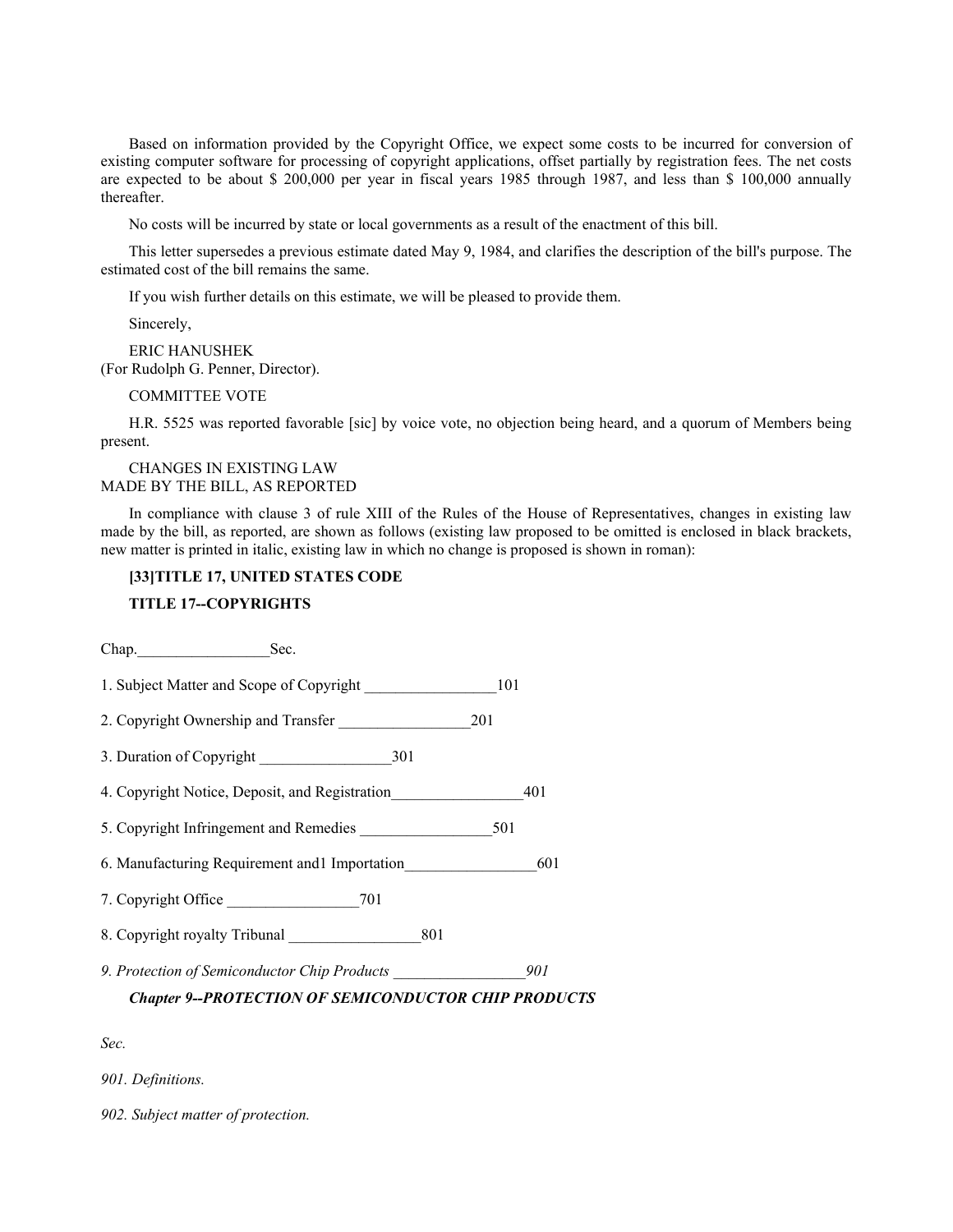*903. Ownership and transfer.*

*904. Duration of protection.*

*905. Exclusive rights in mask works.*

*906. Limitation on exclusive rights: reverse engineering; first sale.*

*907. Limitation on exclusive rights: innocent infringement.*

*908. Registration of claims of protection.*

*909. Mask work notice.*

*910. Enforcement of exclusive rights.*

*911. Remedies for infringement.*

*912. Relation to other laws.*

#### *§ 901. Definitions*

*As used in this chapter--*

*(1) a ''semiconductor chip product'' is the final or intermediate form of any product--*

*(A) having two or more layers of metallic, insulating, or semiconductor [sic] material deposited or otherwise placed on, or etched away or otherwise removed from, a piece of semiconductor material in accordance with a predetermined pattern; and*

*(B) that is intended to perform electronic circuitry functions;*

*(2) a ''mask work'' means the 2-dimensional and 3-dimensional features of shapes, pattern, and configuration of the surface of the layers of a semiconductor chip product, regardless of whether such features have an intrinsic utilitarian function that is not only to portray the appearance of the product or to convey information;*

*(3) a mask work is ''fixed'' in a semiconductor chip product when its embodiment in the product, by or under the authority of the owner of the mask work, is sufficiently permanent or stable to permit the mask work to be perceived, reproduced, or otherwise communicated for a period of more than transitory duration;*

**[34]***(4) a mask work is ''original'' if it is the independent creation of an author who did not copy it from another source;*

*(5) to ''commercially exploit'' a mask work is to sell, offer for sale after the mask work is fixed in a semiconductor chip product, or otherwise distribute to the public for profit semiconductor chip products embodying the mask work;*

*(6) the ''owner'' of a mask work is the author of the mask work, the legal representatives of a deceased author or of an author under a legal incapacity, the employer of an author who created the mask work for the employer in the case of a work made within the scope of the author's employment, or a person to whom the rights of the author or of such employer are transferred in accordance with this chapter;*

*(7) an ''innocent purchaser'' is a person who purchases a semiconductor chip product in good faith and without having notice or protection with respect to that semiconductor chip product;*

*(8) having ''notice of protection'' means having actual knowledge that, or reasonable grounds to believe that, a mask work fixed in a semiconductor chip product is protected under this chapter; and*

*(9) an ''infringing semiconductor chip product'' is a semiconductor chip product which is made, imported, or distributed in violation of the exclusive rights of the owner of a mask work under this chapter.*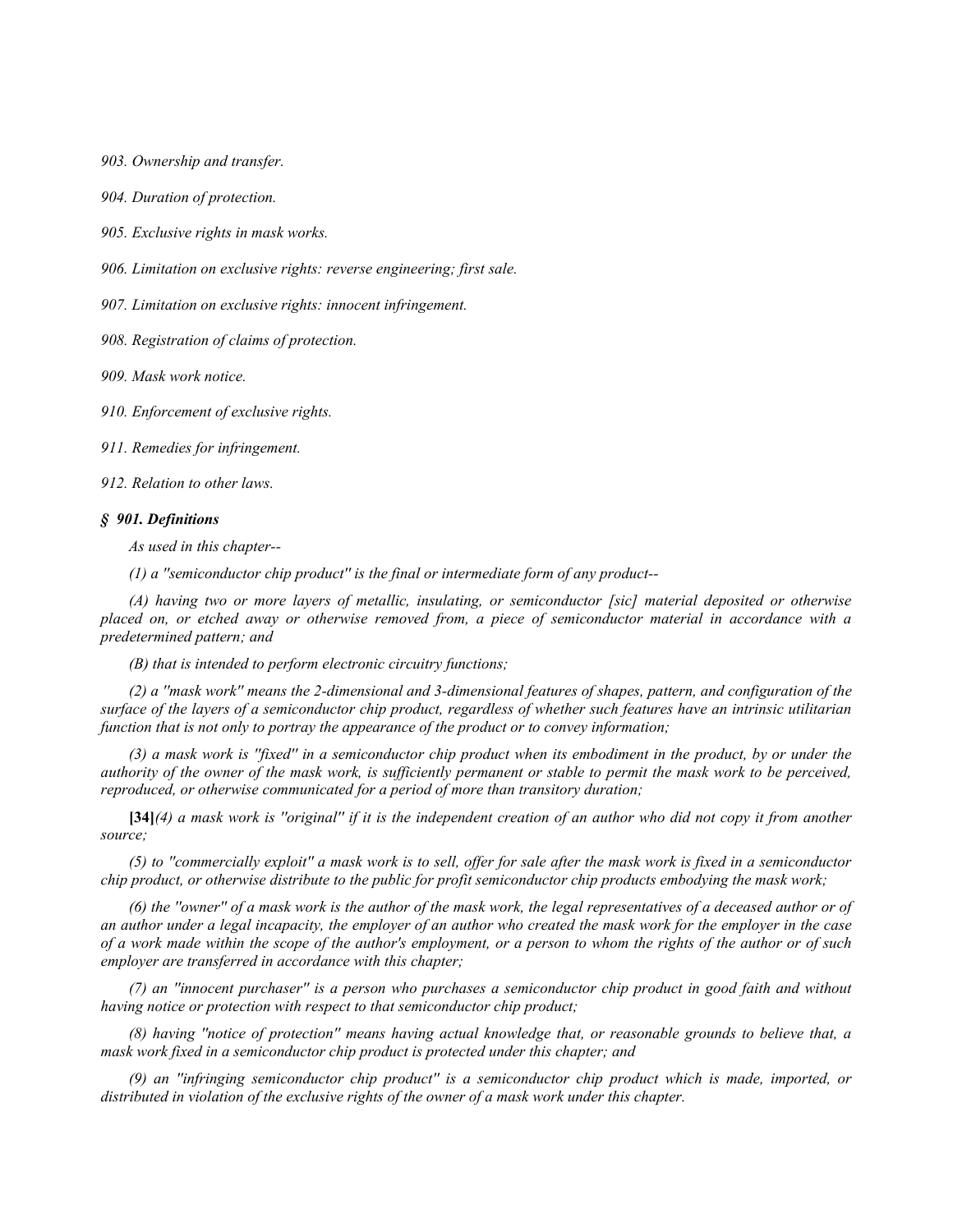### *§ 902. Subject matter of protection*

*(a)(1) An original mask work fixed in a semiconductor chip product is eligible for protection under this chapter if--*

*(A) on the date on which the mask work is registered under section 908, or the date on which the mask work is first commercially exploited, whichever occurs first, the owner of the mask work is a national or domiciliary of the United States, or is a national, domiciliary, or sovereign authority of a foreign nation that is a party to a treaty affording protection to mask works to which the United States is also a party, or is a stateless person, wherever that person may be domiciled;*

*(B) the mask work is first commercially exploited in the United States; or*

*(C) the mask work comes within the scope of a Presidential proclamation within the scope of a Presidential proclamation issued under paragraph (2).*

*(2) Whenever the President finds that a foreign nation extends, to mask works of owners who are nationals or domiciliaries of the United States or to mask works on the date on which the mask works are registered under section 908, or the* **[35]***date on which the mask works are first commercially exploited, whichever occurs first, protection (A) on substantially the same basis as that on which the foreign nation extends protection to mask works of its own nationals and domiciliaries and mask works first commercially exploited in that nation, or (B) on substantially the same basis as provided in this chapter, the President may by proclamation extend protection under this chapter to mask works (i) of owners who are, on the date on which the mask works are registered under section 908, or the date on which the mask works are first commercially exploited, whichever occurs first, nationals, domiciliaries, or sovereign authorities of that nation, or (ii) which are first commercially exploited in that nation.*

*(b) Protection under this chapter shall not be available for a mask work that--*

*(1) is not original; or*

*(2) consists of designs that are staple, commonplace, or familiar in the semiconductor industry, or variations of such designs, combined in a way that is not original.*

*(c) In no case does protection under this chapter for a mask work extend to any idea, procedure, process, system, method of operation, concept, principle, or discovery, regardless of the form in which it is described, explained, illustrated, or embodied in the mask work.*

#### *§ 903. Ownership and transfer*

*(a) The exclusive rights in a mask work subject to protection under this chapter shall vest in the owner of the mask work.*

*(b) The exclusive rights in a mask work registered under section 908, or a mask work for which an application for registration has been or is eligible to be filed under section 908, may be transferred in whole or in part by any means of conveyance or by operation of law, and may be bequeathed by will or pass as personal property by the applicable laws of intestate succession.*

*(c) In any case in which conflicting transfers of the exclusive rights in a mask work are made, the transfer first executed shall be void as against a subsequent transfer which is made for a valuable consideration and without notice of the first transfer, unless the first transfer is recorded in the Copyright Office within three months after the date on which it is executed, but in no case later than the day before the date of such subsequent transfer.*

*(d) Mask works prepared by an officer or employee of the United States Government as part of that person's official duties are not protected under this chapter, but the United States Government is not precluded from receiving and holding exclusive rights in mask works transferred to the Government under subsection (b).*

#### *§ 904. Duration of protection*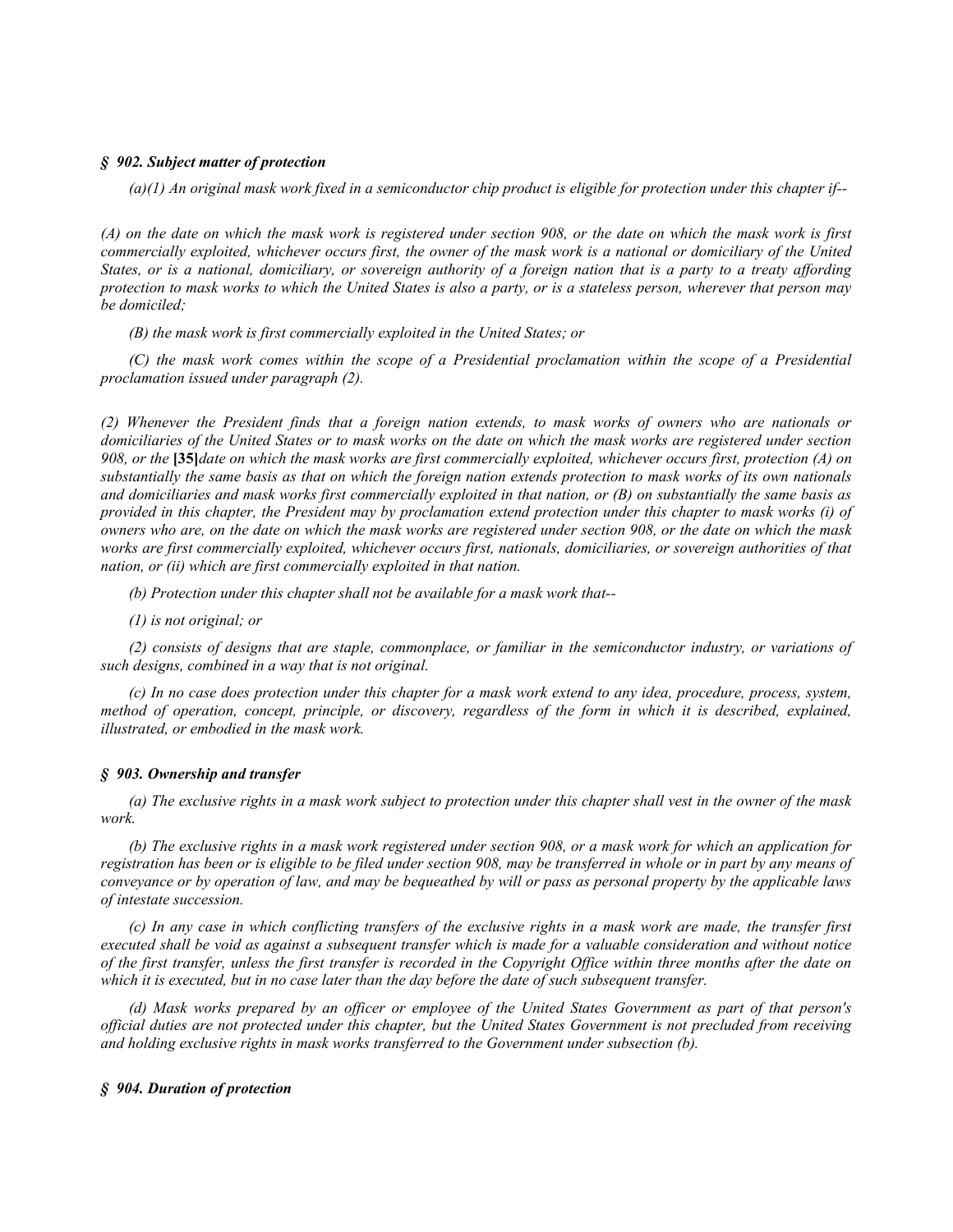*(a) The protection provided for a mask work under this chapter shall commence on the date on which the mask work is registered under section 908, or the date on which the mask work is first commercially exploited, whichever occurs first.*

*(b) Subject to the provisions of this chapter, the protection provided under this chapter to a mask work shall continue for a term of ten years beginning on the date on which such protection commences under subsection (a).*

#### *§ 905. Exclusive rights in mask works*

*Subject to the other provisions of this chapter, the owner of a mask work has the exclusive rights to do and to authorize any of the following:*

*(1) to reproduce the mask work by optical, electronic, or any other means;*

**[36]***(2) to import or distribute a semiconductor chip product in which the mask work is embodied; and*

*(3) to induce or knowingly to cause another person to do any of the acts described in paragraphs (1) and (2).*

#### *§ 906. Limitation on exclusive rights: reverse engineering; first sale*

*(a) Notwithstanding the provisions of section 905(1), it is not an infringement of the exclusive rights of the owner of a mask work to reproduce the work solely for the purpose of teaching, analyzing, or evaluating the concepts or techniques embodied in the mask work or the circuitry or organization of components used in the mask work.*

*(b) Notwithstanding the provisions of section 905(2), the owner of a particular semiconductor chip product lawfully made under this chapter, or any person authorized by such owner, is entitled, without the authority of the owner of the mask work, to sell or otherwise dispose of that semiconductor chip product.*

#### *§ 907. Limitation on exclusive rights: innocent infringement*

*(a) Notwithstanding any other provision of this chapter, an innocent purchaser of an infringing semiconductor chip product--*

*(1) shall incur no liability under this chapter with respect to the distribution of units of the infringing semiconductor chip product that occurred before that innocent purchaser had notice of protection with respect to that semiconductor chip product; and*

*(2) shall be liable only for a reasonable royalty on each unit of the infringing semiconductor chip product that the innocent purchaser distributed after having notice of protection with respect to that semiconductor chip product.*

*The amount of the royalty referred to in paragraph (2) shall be determined by voluntary negotiation between the parties, mediation, or binding arbitration, or, if the parties do not resolve the issue, by the court in a civil action for infringement.*

*(b) The immunity from liability and limitation on liability referred to in subsection (a) shall apply to any person who directly or indirectly purchases an infringing semiconductor chip product from an innocent purchaser.*

*(c) The provisions of subsections (a) and (b) apply only with respect to units of an infringing semiconductor chip product that an innocent purchaser purchased before having notice of protection with respect to that semiconductor chip product.*

### *§ 908. Registration of claims of protection*

*(a) Protection of a mask work under this chapter shall terminate if application for registration of a claim of protection in the mask work is not made as provided by this chapter within two years after the date on which the mask work is first commercially exploited.*

*(b) The Register of Copyrights shall be responsible for all administrative functions and duties under this chapter. Except for section 708, the provisions of chapter 7 of this title relating to the general responsibilities, organization,*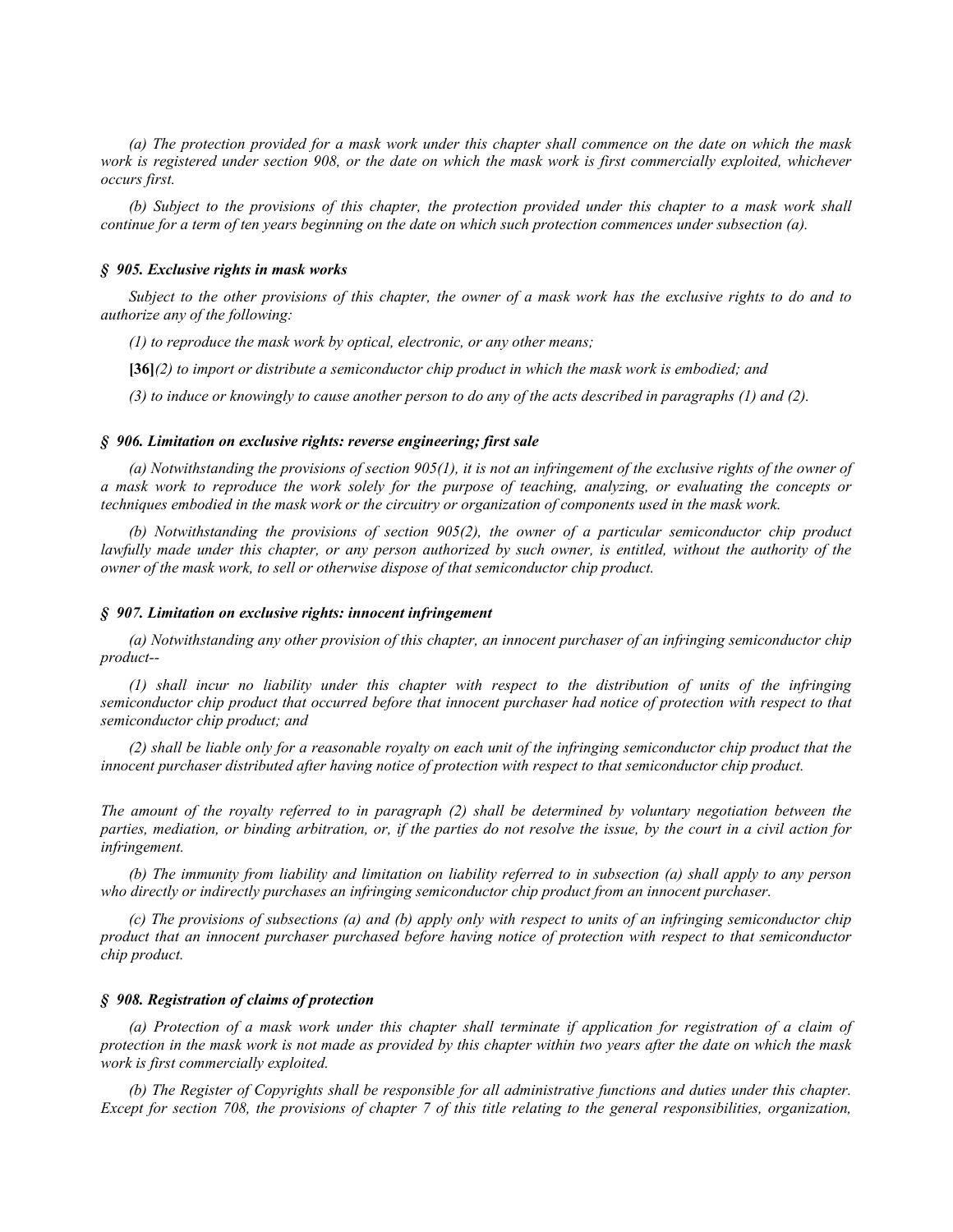*regulatory authority, actions, records, and publications of the Copyright Office shall apply to this chapter,* [37] *except that the Register of Copyrights may make such changes as may be necessary in applying those provisions to this chapter.*

*(c) The application for registration of a mask work shall be made on a form prescribed by the Register of Copyrights and shall include any information regarded by the Register of Copyrights as bearing upon the preparation or identification of the work, the existence or duration of protection, or ownership of the work.*

*(d) The Register of Copyrights shall by regulation set reasonable fees for the filing of applications to register claims of protection in mask works under this chapter, and for other services relating to the administration of this chapter or the rights under this chapter, taking into consideration the cost of providing those services, the benefits of a public record, and statutory fee schedules under this title. The Register shall also specify the identifying material to be deposited in connection with the claim for registration.*

*(e) If the Register of Copyrights, after examining an application for registration, determines, in accordance with the provisions of this chapter, that the application relates to a mask work which warrants protection under this chapter, then the Register shall register the claim and issue to the applicant a certificate of registration of the claim under the seal of the Copyright Office. The effective date of registration of a claim of protection shall be the date on which an application, deposit, and fee, which are determined by the Register of Copyrights or by a court of competent jurisdiction to be acceptable for registration, have all been received in the Copyright Office.*

*(f) In any action for infringement under this chapter, the certificate of registration of a mask work shall constitute prima facie evidence (1) of the facts stated in the certificate, and (2) that the applicant issued the certificate has met the requirements of this chapter, and the regulations issued under this chapter, with respect to the registration of claims.*

*(g) Any applicant for registration under this section who is dissatisfied with the refusal of the Register of Copyrights to issue a certificate of registration under this section may seek judicial review of that refusal by bringing an action for such review in an appropriate United States district court, in accordance with chapter 7 of title 5, not later than sixty days after the refusal. The failure of the Register of Copyrights to issue a certificate of registration*  within three months after an application for registration is filed shall be deemed to be a refusal to issue a certificate of *registration for purposes of this subsection and section 910(c).*

## *§ 909. Mask work notice*

*(a) The owner of a mask work provided protection under this chapter may affix notice to the mask work or to the semiconductor chip product embodying the mask work in such manner and location as to give reasonable notice of such protection. The Register of Copyrights shall prescribe by regulation, as examples, specific methods of affixation and positions of notice for purposes of this section, but these specifications shall not be considered exhaustive. The affixation of such notice is not a condition of protection under this* **[38]** *chapter, but shall constitute prima facie evidence of notice of protection.*

*(b) The notice referred to in subsection (a) shall consist of--*

*(1) the words ''mask work,'' or the letter M in a circle M ;*

*(2) the year in which the mask work was first fixed in a semiconductor chip product; and*

*(3) the name of the owner or owners of the mask work or an abbreviation by which the name is recognized or is generally known.*

## *§ 910. Enforcement of exclusive rights*

*(a) Except as otherwise provided by this chapter, any person who violates any of the exclusive rights of the owner of a mask work under this chapter shall be liable as an infringer of such rights.*

*(b) The owner of a mask work protected under this chapter shall be entitled to institute a civil action for infringement after a certificate of registration of a claim in that mask work is issued under section 908.*

*(c) In any case in which an application for registration and the required deposit and fee have been received in the Copyright Office in proper form and registration of the mask work has been refused, the applicant is entitled to institute*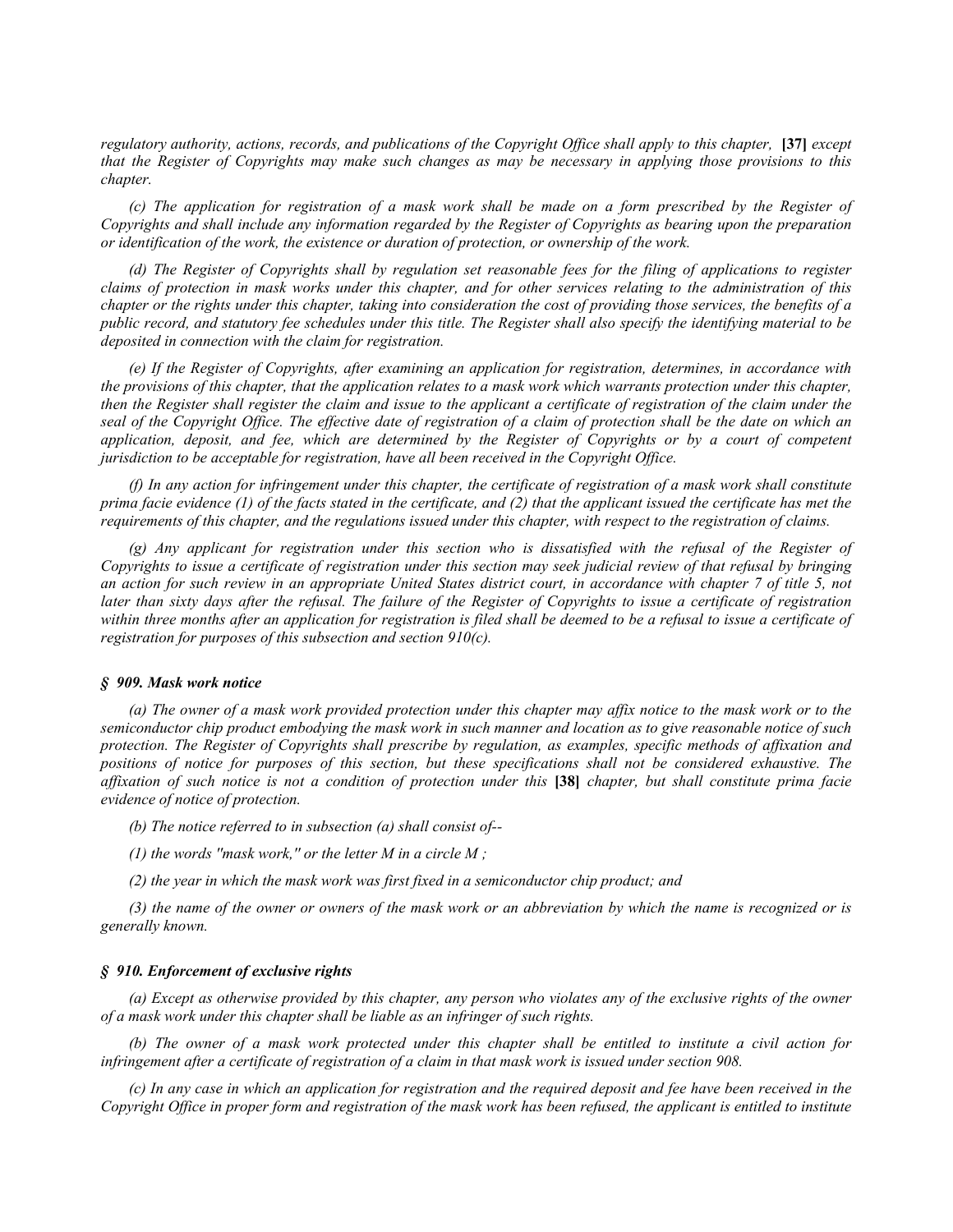*a civil action for infringement under this chapter if notice of the action, together with a copy of the complaint, is served on the Register of Copyrights, in accordance with the Federal Rules of Civil Procedure. The Register may, at his or her option, become a party to the action with respect to the issue of whether the claim is eligible for registration by entering an appearance within sixty days after such service, but the failure of the Register to become a party to the action shall not deprive the court of jurisdiction to determine that issue.*

*(d)(1) The Secretary of the Treasury and the United States Postal Service shall separately or jointly issue regulations for the enforcement of the right to import set forth in section 905. These regulations may require, as a condition for the exclusion of articles from the United States, that the person seeking exclusion--*

*(A) obtain a court order enjoining, or an order of the International Trade Commission under section 337 of the Tariff Act of 1930 excluding, importation of the articles; or*

*(B) furnish proof that the mask work involved is protected under this chapter and that the importation of the articles would infringe the rights in the mask work under this chapter, and also post a surety bond for any injury that may result if the detention or exclusion of the articles proves to be unjustified.*

*(2) Articles imported in violation of the right to import set forth in section 905 are subject to seizure and forfeiture in the same manner as property imported in violation of the customs laws. Any such forfeited articles shall be destroyed as directed by the Secretary of the Treasury or the court, as the case may be, except that the articles may be returned to the country of export whenever it is shown to the satisfaction of the Secretary of the Treasury that the importer had no reasonable grounds for believing that his or her acts constituted a violation of the law.*

### **[39]***§ 911. Remedies for infringement*

*(a) Any court having jurisdiction of a civil action arising under this chapter may grant temporary and permanent injunctions on such terms as the court may deem reasonable to prevent or restrain infringement of the exclusive rights in a mask work under this chapter.*

*(b) Upon finding for the owner of the mask work, the court shall award the owner actual damages suffered by the owner as a result of the infringement. The court shall also award the owner the infringer's profits that are attributable to the infringement and are not taken into account in computing the award of actual damages. In establishing the infringer's profits, the owner of the mask work is required to present proof only of the infringer's gross revenue, and the infringer is required to prove his or her deductible expenses and the elements of profit attributable to factors other than the mask work.*

*(c) At any time before final judgment is rendered, the owner of the mask work may elect, instead of actual damages and profits as provided by subsection (b), an award of statutory damages for all infringements involved in the action, with respect to any one mask work for which any one infringer is liable individually, or for which any two or more infringers are liable jointly and severally, in an amount not more than \$ 250,000 as the court considers just.*

*(d) In any action for infringement under this chapter, the court in its discretion may allow the recovery of full costs, including reasonable attorneys' fees, to the prevailing party.*

*(e) An action for infringement under this chapter shall not be maintained unless the action is commenced within three years after the claim accrues.*

*(f) As part of a final judgment or decree, the court may order the destruction or other disposition of any infringing semiconductor chip products, and any masks, tapes, or other articles by means of which such products may be reproduced.*

#### *§ 912. Relation to other laws*

*(a) Nothing in this chapter shall affect any right or remedy held by any person under chapters 1 through 8 of this title, or under title 35.*

*(b) Except as provided in section 908(b) of this title, references to ''this title'' or ''title 17'' in chapters 1 through 8 of this title shall be deemed not to apply to this chapter.*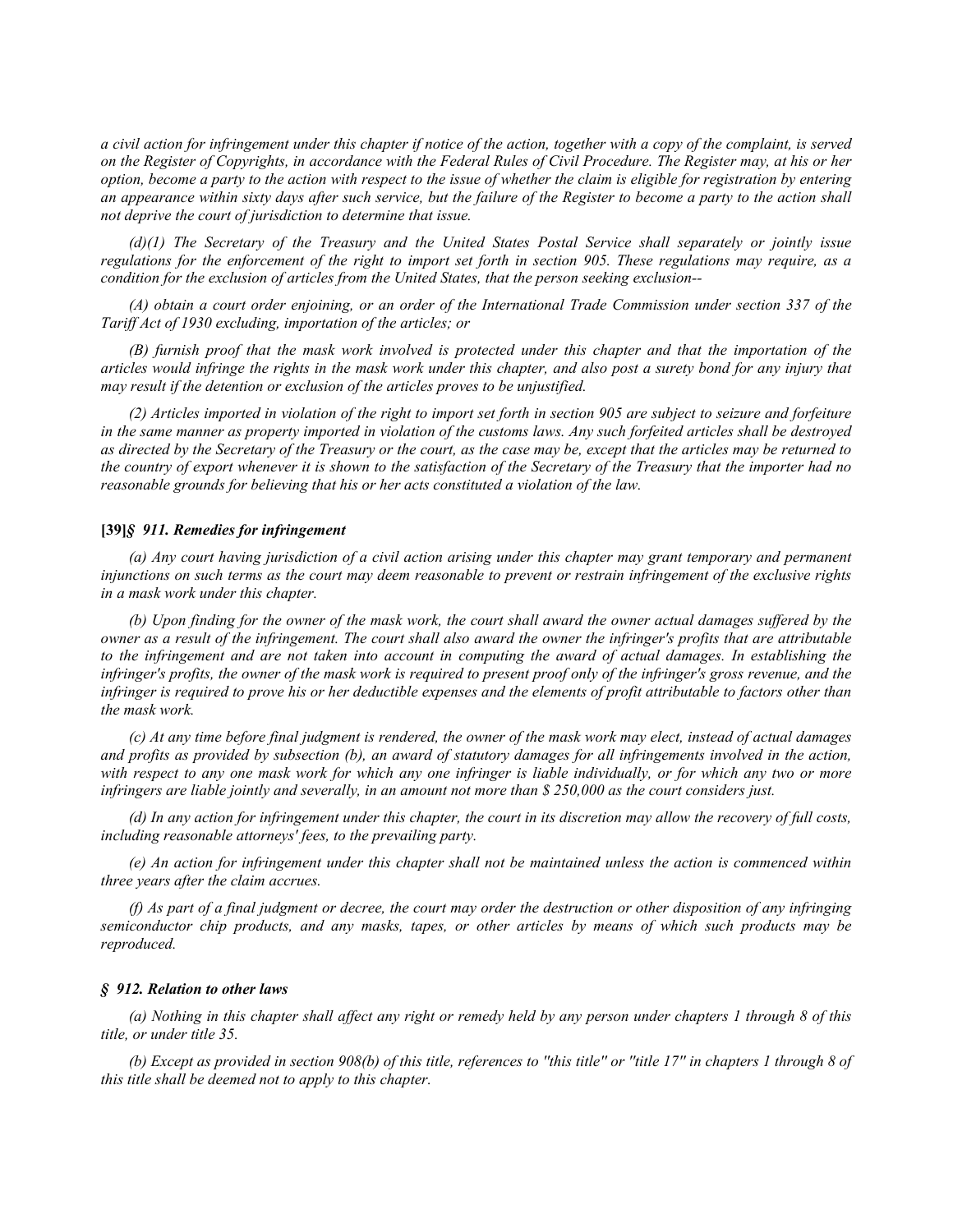*(c) The provisions of this chapter shall preempt the laws of any State to the extent those laws provide any rights or remedies with respect to a mask work which are equivalent to those provided by this chapter, except that such preemption shall be effective only with respect to actions filed on or after January 1, 1986.*

*(d) The provision of sections 1338, 1400(a), and 1498(b) and (c) of title 28 shall apply with respect to exclusive rights in mask works under this chapter.*

\* \* \* \* \* \* \*

### **[40]APPENDIX A**

# A SUMMARY COMPARISON OF H.R. 1028 (COPYRIGHT ACT PROTECTION) AND H.R. 5525 (SUI GENERIS CHAPTER 9 PROTECTION)

Click here to view image.

#### FOOTNOTES:

[n1] Footnote 1. W. Hurst, *The Growth of American Law: The Law Makers 19(1950).*

[n2] Footnote 2. The first semiconductor chip was invented in 1959 simultaneously by Jack Kilby and Robert Noyce; the microprocessor chip was invented in 1971 by Ted Hoff. See generally T. Wolfe, the Tinkerings of Robert Noyce, Esquire (December 1983) at 346.

For further information about the role of law and societal change, see Hearings on Copyright and Technological Change Before the House Judiciary Subcommittee on Courts, Civil Liberties and the Administration of Justice, 98th Cong., 1st sess. (1983) [hereinafter referred to as House Hearings on Copyright and Technological Change].

[n3] Footnote 3. J. Naisbitt, *Megatrends* 11 (1982).

[n4] Footnote 4. For an excellent article on the chip, see ''Electronic Mini-Marvel That Is Changing Your Life: The Chip'', National Geographic, Vol. 162, No. 4 (October 1982) at 421.

[n5] Footnote 5. The economic state of an industry, and pricing mechanisms that might be used in lieu of legislation, are important policy subjects for Congress. Here, a finding that an industry has done well in the past without legislative protection does not mean that threats to present and future investments fall outside Congressional concern.

[n6] Footnote 6. Historically, semiconductor chip prices decline 28 to 30 percent each time total output doubles. Noyce, ''Microelectronics'' in *Microelectronics* (W. H. Freeman & Co.) 2, 7-8 (1977).

[n7] Footnote 7. See Hearings on Copyright Protection for Semiconductor Chips Before the House Judiciary Subcommittee on Courts, Civil Liberties and the Administration of Justice, 98th Cong., 1st sess. (1983) [hereinafter referred to as House Hearings (1983)] (statements of Hon. Don Edwards, Hon. Norman Y. Mineta, and Hon. Charles McC. Mathias).

[n8] Footnote 8. As aptly observed by the Commissioner of Patents and Trademarks: ''Patent protection is available for the process of making the chip, for the electronic circuit embodied in the chip itself as an article of manufacture, provided that the process or the circuit or the article of manufacture meets the patentability requirements of being new, useful and unobvious. While a patent on the circuit would protect against the manufacture, use or sale of the circuit, the circuits in chips are usually well-known and therefore unpatentable. Patents for the process of making the chip or for the chip itself as an article of manufacture would not ordinarily protect against a taking of the design.'' Id. at 17 (Statement of Gerald J. Mossinghoff).

[n9] Footnote 9. Id. at 85-86 (Statement of Dorothy Schrader).

[n10] Footnote 10. See Hearings on Copyright and Technological Change, supra note 2, at 60 (statement of Professor David Lange).

[n11] Footnote 11. Both H.R. 1028, 98th Cong., 1st sess. (1983), and S.1201, 98th Cong., 1st sess. (1983), protect mask works under copyright.

[n12] Footnote 12. See *Intel Corp. v. Ringer*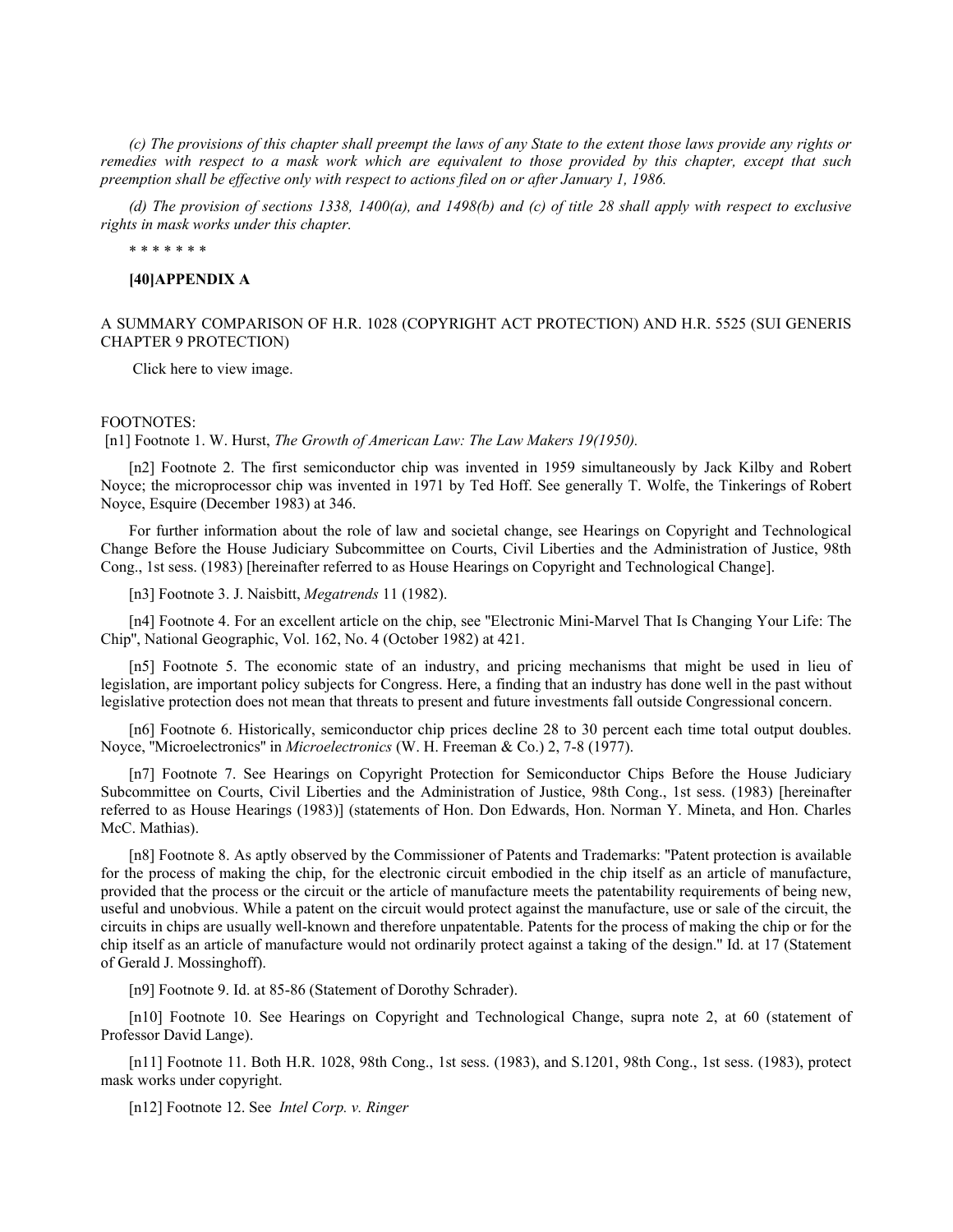(C 77-2848 N.D. Cal. 1978, voluntary dismissal of complaint). See discussion at notes 20-21, infra, and accompanying text.

[n13] Footnote 13. See Hearings (1983), supra note 7, at 54. See also written statements of Professor Robert C. Denicola, Professor Alan Latman, Professor John Kidwell, and Michael A. Lechter, Esq., supra note 7.

[n14] Footnote 14. See also Summary or Rapporteur (Paul Goldstein, Professor of Law, Stanford Law School), Proceedings of Congressional Copyright and Technology Symposium, 4-6 February 1984, Fort Lauderdale, Florida. As observed by Judge Breyer: ''The analogy that grips Congress' attention will be the one that controls it.''

[n15] Footnote 15. See Article II(1), UCC.

[n16] Footnote 16. See Article IV(4), UCC.

[n17] Footnote 17. The UCC is not a self-executing treaty. See Article X. See also Wasserstrom, "Some Reflections on Article VII, IX, XV, and XX of the Universal Copyright Convention,'' in *Universal Copyright Convention Analyzed* (Kupferman and [sic] Foner, New York, 1955) at 63, 67. See also Ringer and Flacks, ''Applicability of the Universal Copyright Convention to Certain Works in the Public Domain in their Country of Origin,'' 27 Bull. Cr. Soc. 157, 199 (1980). Section 104 of 17 U.S.C. would have to be amended.

[n18] Footnote 18. In point of fact, the Office of the Trade Representative, through the White House Cabinet Council on Commerce and Trade, requested a drafting change in section 4(b)(2) of H.R. 5525 to insure fully equal treatment for foreign and domestic manufacturers. This technical change was made.

[n19] Footnote 19. See *Muller v. Triborough Bridge Authority ,43 F. Supp. 298, 300 (S.D.N.Y. 1942)* (bridge not protected copyright in drawing); *Jack Adelman, Inc. v. Sonners & Gordon, Inc. , 112 F. Supp. 187, 190 (S.D.N.Y 1934)* (same for dress design); *Supplemental Report of the Register of Copyrights on the General Revision of the U.S. Copyright Law: 1967 Revision Bill, Copyright Law Revision Part 6*, 47-48(1965).

[n20] Footnote 20. *Intel Corp. v. Ringer ,* C 77-2848 (N.D. Cal., October 10, 1978) sought judicial reversal of the Copyright Office's refusal to register a claim to copyright in a chip product or design based on the contention that the chip is the published copy of a technical drawing. The case was withdrawn by the plaintiff without prejudice.

[n21] Footnote 21. The current Copyright Act's definition of ''pictorial, graphic, or sculptural work'' essentially codified Copyright Office regulations interpretive of the copyright statutes. Before the Act of 1909, the copyright laws apparently prohibited copyright even in the artistic feature of useful articles; the Act of 1870, for example,7used the restrictive term ''works of the fine arts.'' In the 1909 Act, the qualifying term ''fine'' was dropped; ''works of art'' was established as a subject matter category. The first regulations of the Copyright Office (1910) interpreting the 1909 Act, prohibited registration for ''[p]roductions of the industrial arts utilitarian in purpose and character ... even if artistically made or ornamented.'' This regulation was superseded in 1948 by a rule defining ''works of art'' specifically to include ''works of artistic craftsmanship, insofar as their form but not their utilitarian aspects are concerned ...'' [Quoted with approval in *Mazer v. Stein , 347 U.S. 201, 212-213 (1954).]* After the *Mazer* decision, the regulation was revised in 1956 and 1959 to articulate more precisely the dividing line between protectable artistic features and nonprotectable aspects of a useful article. The 1959 regulation was codified in the current Act.

[n22] Footnote 22. See H.R. 1028, 98th Cong., 1st sess. (1983) and S. 1201, 98th Cong., 1st Sess. (1983). The Committee, of course, has opted for the approach in H.R. 5525 which was a substitute amendment in subcommittee for H.R. 1028

[n23] Footnote 23. Section 101 of title 17, which defines "publication" is not one of the nine sections included.

[n24] Footnote 24. See House Hearings on Copyright and Technological Change, supra, note 2 (statement of Fred. W. Weingarten).

[n25] Footnote 25. National Geographic, supra, note 4, at 421.

[n26] Footnote 26. See House Hearings (1983), supra 7, at 23 (Statement of F. Thomas Dunlap, Jr.).

[n27] Footnote 27. Id.

[n28] Footnote 28. Id.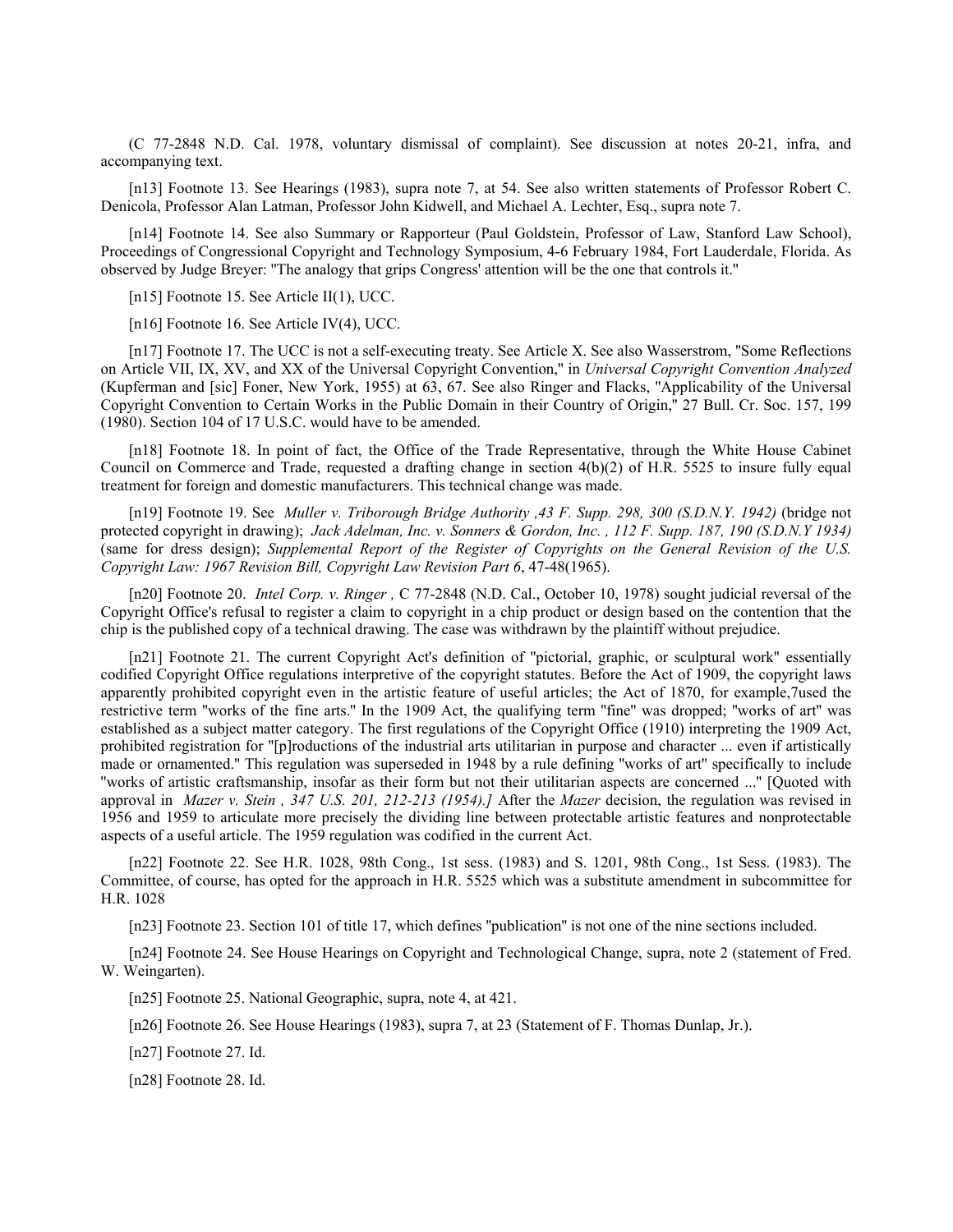[n29] Footnote 29. More detailed descriptions of semiconductor chip manufacture are found in National Geographic, supra, note 4, at 426-427, 432-34; *Microelectronics,* W.H. Freeman & Co. supra, note 6. See also House Hearings, supra, note 7 (Statements of F. Thomas Dunlap, Jr., and Dorothy Schrader).

[n30] Footnote 30. See House Hearings (1983), supra note 7.

[n31] Footnote 31. See Hearings on the Semiconductor Chip Protection Act of 1983 before [sic] the Senate Judiciary Subcommittee on Patents, Copyrights and Trademarks, 98th Cong., 1st sess. (1983).

[n32] Footnote 32. See Hearings on Copyright Protection for Imprinted Design Patterns on Semiconductor Chips before the House Judiciary Subcommittee on Courts, Civil Liberties, and the Administration of Justice, 96th Cong., 1st sess. (1979).

[n33] Footnote 33, H.R. 1007, 96th Cong., 1st sess. (1979).

[n34] Footnote 34. *Esquire, Inc. v. Ringer ,591 F.2d 796 (D.C. Cir. 1978),* cert, denied, 440 U.S.908 (1979); *Norris Industries v. I.T. & T. and Ladd , 696 F.2d 918 (11th Cir. 1983),* cert. denied,-- U.S. -- (Oct. 3, 1983).

[n35] Footnote 35. The differences between H.R. 1028 and H.R. 5525 are explained in this report (see discussion on ''sui generis versus copyright approach,'' supra notes 11-23, and accompanying text, and Appendix A (chart of differences)).

[n36] Footnote 36. As originally introduced, H.R. 1028 had a further provision limiting the definition of the semiconductor chip products protected under the Act to those in or affecting commerce. H.R. 5525 is premised on a finding that original mask works are ''writings'' within the meaning of Article I, section 8, clause 8 of the Constitution. In the unlikely event that a court should find mask works not to be writings, authority for the legislation is found in the commerce clause, to the extent that the chip products and piratical conduct occur in or affect interstate commerce. In virtually all circumstances, this is clearly the case, and consequently a definitional section relating to interstate commerce is unnecessary.

[n37] Footnote 37. Protection pursuant to Presidential proclamation is limited to: (1) mask work owners who are, on the date on which the mask works are registered under this Act., [sic] or the date on which the mask works are first commercially exploited, whichever occurs first, nationals, domiciliaries, or sovereign authorities of that nation; or (2) mask works which are first commercially exploited in that nation.

[n38] Footnote 38. This provision does not mandate an examination system for chips like that provided for patent applications. See discussion of  $\S$  908(e), infra. In the event of mask work infringement litigation, failure to satisfy the requirements of § 902(b) would be a defense.

[n39] Footnote 39. For further analysis of ''substantial similarity,'' see discussion of section 910, infra.

[n40] Footnote 40. H.R. 1028, as introduced, had a more elaborate catalogue of exclusive rights enjoyed by the owner of the mask work. The subcommittee believed that one of these rights--the ''use'' right--was unnecessary and several of the others duplicative of what remains. The ''use'' right would have given the owners of mask works the power to sue and recover from persons who used a pirated chip, such as using it in a factory as part of a computerized machine, even though the user had not itself copied, manufactured, or sold the pirated chip. While such a ''use'' right exists under the patent laws *(35 U.S.C. § 271*(a)), and may well be appropriate as part of some newly created intellectual property rights, the use right does not exist under the copyright laws, and a number of witnesses questioned the inclusion of such a right in a law protecting mask works. Accordingly, the subcommittee decided to omit such a right as part of this new form of intellectual property, unless and until a showing of real need for such protection is made.

Other exclusive rights provided in the original version of H.R. 1028 have been consolidated now into the reproduction right of section 905(1). This provision is based on the reproduction right provision of original H.R. 1028, but the limitation to reproduction on semiconductor material in the course of manufacture of a semiconductor chip has been eliminated, thereby broadening the reproduction provision to pick up substantially the same rights that section 4 of original H.R. 1028 provided piecemeal. Thus, embodying the mask work in a mask, using a mask embodying a mask work to manufacture a semiconductor chip product, and reproducing images of a mask work on material (clauses (6)(A), (C), and (D), respectively, of section 4 of original H.R. 1028) all are comprehended within the reproduction right of section 905(1).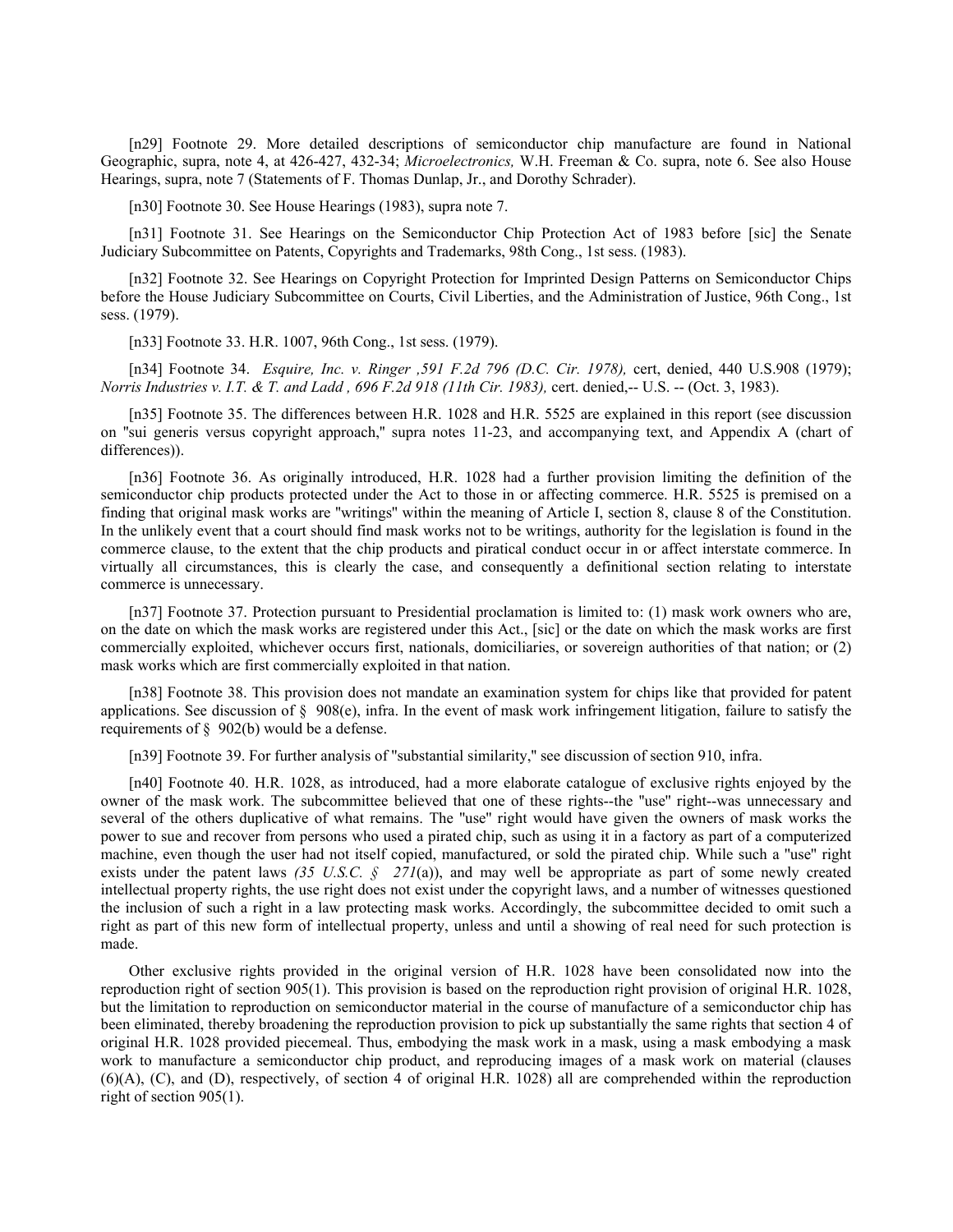[n41] Footnote 41. See National Geographic, supra note 4, at 448-49 for an illustration of this process.

[n42] Footnote 42. See House Hearings (1983), supra note 7 (Statement of F. Thomas Dunlap, Jr.: ''When there is a legitimate job of reverse engineering, there is a very big paper trail, there's computer simulations, there's all kind of time records, people who have spent an enormous time understanding and figuring out how to make that design'') (See also statement of Dorothy Schrader).

[n43] Footnote 43. See House Hearings (1979), supra note 32, at 21, 57, 69, 70-71, 72-73; House Hearings (1983). [sic] supra note 7 (statements of Dorothy Schrader, Jon A. Baumgarten, and F. Thomas Dunlap); Senate Hearings (1983), supra note 31, at 14-15, 65-66, 75, 83-86, 103-105. See also S. Rept. No. 98-425 at 21-22 and statements of Rep. Edwards in Cong. Rec. E5566, 95th Cong., 2d sess. (Daily ed. Oct. 14, 1978); Cong. Rec. H645, 98th Cong., 1st sess. (Daily ed. Feb. 24, 1983); and statement of Senator Mathias, Cong. Rec. S5992, 98th Cong., 1st sess. (Daily ed. May 4, 1983).

[n44] Footnote 44. Provided, of course, that the circuitry is not the subject of patent protection.

[n45] Footnote 45. *17 U.S.C. § 107* (1978). The provisions of Section 107 do not apply to this Chapter, see Section 912(b), and thus there is no right of fair use under the Act.

[n46] Footnote 46. For further information about alternatives to litigation, see Public Law 96-190, 94 Stat. 17 (1980) (the ''Dispute Resolution Act''). See also Hearing on the Dispute Resolution Act Before the House Judiciary Subcommittee on Courts, Civil Liberties and the Administration of Justice, 95th Cong., 2d Sess. (1978); Hearing on Resolution of Minor Disputes Before the Hosue [sic] Judiciary Subcommittee on Courts, Civil Liberties and the Administration of Justice and the House Commerce Subcommittee on Consumer Protection and Finance, 96th Cong. 1st Sess. (1979).

[n47] Footnote 47. This specific cross reference is the only such reference found in the bill to a provision in the Copyright Act. Section 908(c), infra, contains a general cross reference.

[n48] Footnote 48. See *Baker v. Selden , 101 U.S. 99(1879).* Section 102(b) of the Copyright Act clearly provides that, ''In no case does copyright protection for an original work of authorship extend to any idea, procedure, process, system, method of operation, concept, principle or discovery, regardless of the form in which it is described, explained, or embodied in such work.''

[n49] Footnote 49. See *Morrissey v. Procter & Gamble Co. , 379 F.2d 675, 678 (1st Cir. 1967):* ''Moreover, where there are only a limited number of ways to express an idea, there may be no protection for the particular expression.

[n50] Footnote 50. *Compare Sheldon v. Metro-Goldwyn Pictures Corp. , 81 F.2d 54 (2d Cir. 1936),* cert. denied, *298 U.S. 669 (1936)* (state play infringed by motion picture, both loosely based on historical murder) with *Hoehling v. Universal City Studios, Inc. , 618 F.2d 972 (2d Cir. 1980)* (factual book not infringed by motion picture, even though precise events and theories not available elsewhere were copied).

[n51] Footnote 51. For example, the layout for a counter or an oscillator may be contained in a mask work along with many other "cells" or other parts that together comprise the entire semiconductor chip product. Such a cell may be usable in other chips, and may be the subject of a ''cell library license.''

[n52] Footnote 52. See action 912(d), infra.

[n53] Footnote 53. Other examples of "non-equivalent," and hence non-preempted, State rights would include breaches of contract, breaches of trust, trespass, conversion and deceptive trade practices such as passing off and false representation.

[n54] Footnote 54. In contrast, H.R. 1028 as introduced and the copyright [sic] laws would commence protection of a work upon its initial fixation. See 17 U.S.C.  $\oint \oint l \partial 2(a)$ , 302(a); See also 17 U.S.C.  $\oint l \partial l$  (definition of "created").

[n55] Footnote 55. For example: United States company A puts a new chip onto the market on March 1, 1984; foreign company B copies the mask work embodied in the chip and manufactures 100,000 such chips during 1984; B manufactures another 250,000 such chips in 1985. Subject only to payment of a reasonable royalty to A, B can export all of the first 100,000 chips to the United States, and B or its distributors can sell those chips in the United States, in 1985, 1986, or any subsequent year, without further liability to A under this Act. However, none of the second 250,000 chips may be imported into the United States or be distributed in the United States during the ten-year life of A's rights